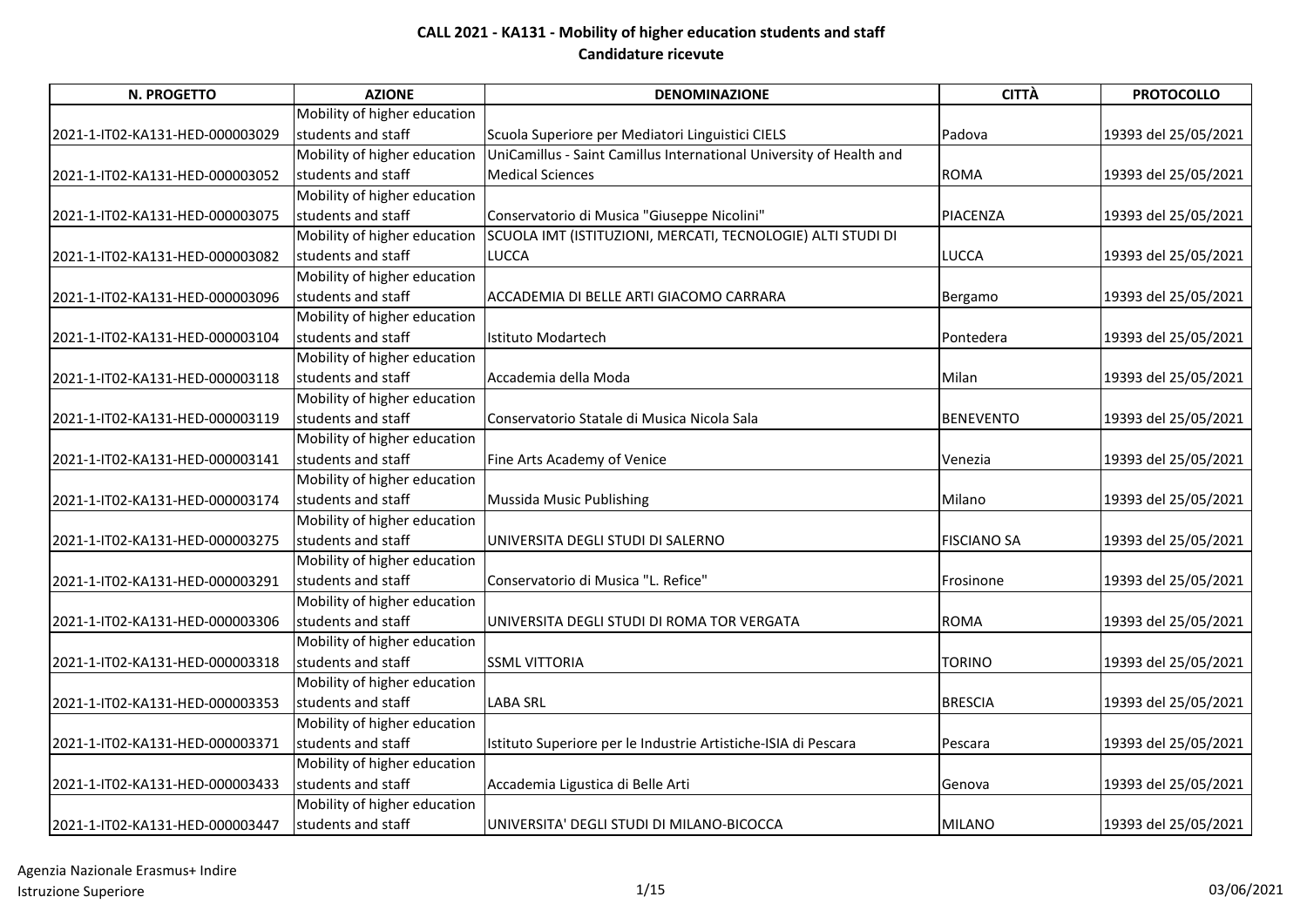| N. PROGETTO                     | <b>AZIONE</b>                | <b>DENOMINAZIONE</b>                                                | <b>CITTÀ</b>      | <b>PROTOCOLLO</b>    |
|---------------------------------|------------------------------|---------------------------------------------------------------------|-------------------|----------------------|
|                                 | Mobility of higher education |                                                                     |                   |                      |
| 2021-1-IT02-KA131-HED-000003572 | students and staff           | Istituto Superiore di Studi Musicali "V. Bellini " di Caltanissetta | CALTANISSETTA     | 19393 del 25/05/2021 |
|                                 | Mobility of higher education |                                                                     |                   |                      |
| 2021-1-IT02-KA131-HED-000003610 | students and staff           | UNIVERSITA DEGLI STUDI DEL MOLISE                                   | <b>CAMPOBASSO</b> | 19393 del 25/05/2021 |
|                                 | Mobility of higher education |                                                                     |                   |                      |
| 2021-1-IT02-KA131-HED-000003616 | students and staff           | UNIVERSITA DEGLI STUDI DEL SANNIO                                   | <b>BENEVENTO</b>  | 19393 del 25/05/2021 |
|                                 | Mobility of higher education |                                                                     |                   |                      |
| 2021-1-IT02-KA131-HED-000003655 | students and staff           | Conservatorio di Musica di Latina - Ottorino Respighi               | LATINA            | 19393 del 25/05/2021 |
|                                 | Mobility of higher education |                                                                     |                   |                      |
| 2021-1-IT02-KA131-HED-000003665 | students and staff           | Conservatorio di Musica "Stanislao Giacomantonio"                   | COSENZA           | 19393 del 25/05/2021 |
|                                 | Mobility of higher education |                                                                     |                   |                      |
| 2021-1-IT02-KA131-HED-000003708 | students and staff           | ISSM P. Mascagni                                                    | Livorno           | 19393 del 25/05/2021 |
|                                 | Mobility of higher education |                                                                     |                   |                      |
| 2021-1-IT02-KA131-HED-000003751 | students and staff           | Conservatorio Statale di Musica "L. Perosi" Campobasso              | Campobasso        | 19393 del 25/05/2021 |
|                                 | Mobility of higher education |                                                                     |                   |                      |
| 2021-1-IT02-KA131-HED-000003767 | students and staff           | Fondazione ITS meccatronico Vicenza                                 | Vicenza           | 19393 del 25/05/2021 |
|                                 | Mobility of higher education | UNIVERSITA DEGLI STUDI DEL PIEMONTE ORIENTALE AMEDEO                |                   |                      |
| 2021-1-IT02-KA131-HED-000003774 | students and staff           | <b>AVOGADRO</b>                                                     | <b>VERCELLI</b>   | 19393 del 25/05/2021 |
|                                 | Mobility of higher education |                                                                     |                   |                      |
| 2021-1-IT02-KA131-HED-000003777 | students and staff           | UNIVERSITA CA' FOSCARI VENEZIA                                      | <b>VENEZIA</b>    | 19393 del 25/05/2021 |
|                                 | Mobility of higher education |                                                                     |                   |                      |
| 2021-1-IT02-KA131-HED-000003792 | students and staff           | UNIVERSITA DEGLI STUDI MAGNA GRAECIA DI CATANZARO                   | CATANZARO         | 19393 del 25/05/2021 |
|                                 | Mobility of higher education |                                                                     |                   |                      |
| 2021-1-IT02-KA131-HED-000003837 | students and staff           | UNIVERSITA DEGLI STUDI DELL'INSUBRIA                                | VARESE            | 19393 del 25/05/2021 |
|                                 | Mobility of higher education |                                                                     |                   |                      |
| 2021-1-IT02-KA131-HED-000003838 | students and staff           | UNIVERSITA DEGLI STUDI DI FERRARA                                   | <b>FERRARA</b>    | 19393 del 25/05/2021 |
|                                 | Mobility of higher education |                                                                     |                   |                      |
| 2021-1-IT02-KA131-HED-000003844 | students and staff           | CONSERVATORIO DI MUSICA "ARRIGO PEDROLLO" DI VICENZA                | <b>VICENZA</b>    | 19393 del 25/05/2021 |
|                                 | Mobility of higher education |                                                                     |                   |                      |
| 2021-1-IT02-KA131-HED-000003848 | students and staff           | Accademia Tiepolo SRL                                               | Udine             | 19393 del 25/05/2021 |
|                                 | Mobility of higher education |                                                                     |                   |                      |
| 2021-1-IT02-KA131-HED-000003850 | <b>Istudents and staff</b>   | UNIVERSITA DEGLI STUDI DI FOGGIA                                    | <b>FOGGIA</b>     | 19393 del 25/05/2021 |
|                                 | Mobility of higher education |                                                                     |                   |                      |
| 2021-1-IT02-KA131-HED-000004169 | students and staff           | Accademia di Belle Arti di Ravenna                                  | Ravenna           | 19393 del 25/05/2021 |
|                                 | Mobility of higher education | LUISS LIBERA UNIVERSITA INTERNAZIONALE DEGLI STUDI SOCIALI          |                   |                      |
| 2021-1-IT02-KA131-HED-000004173 | students and staff           | <b>GUIDO CARLI</b>                                                  | <b>ROMA</b>       | 19393 del 25/05/2021 |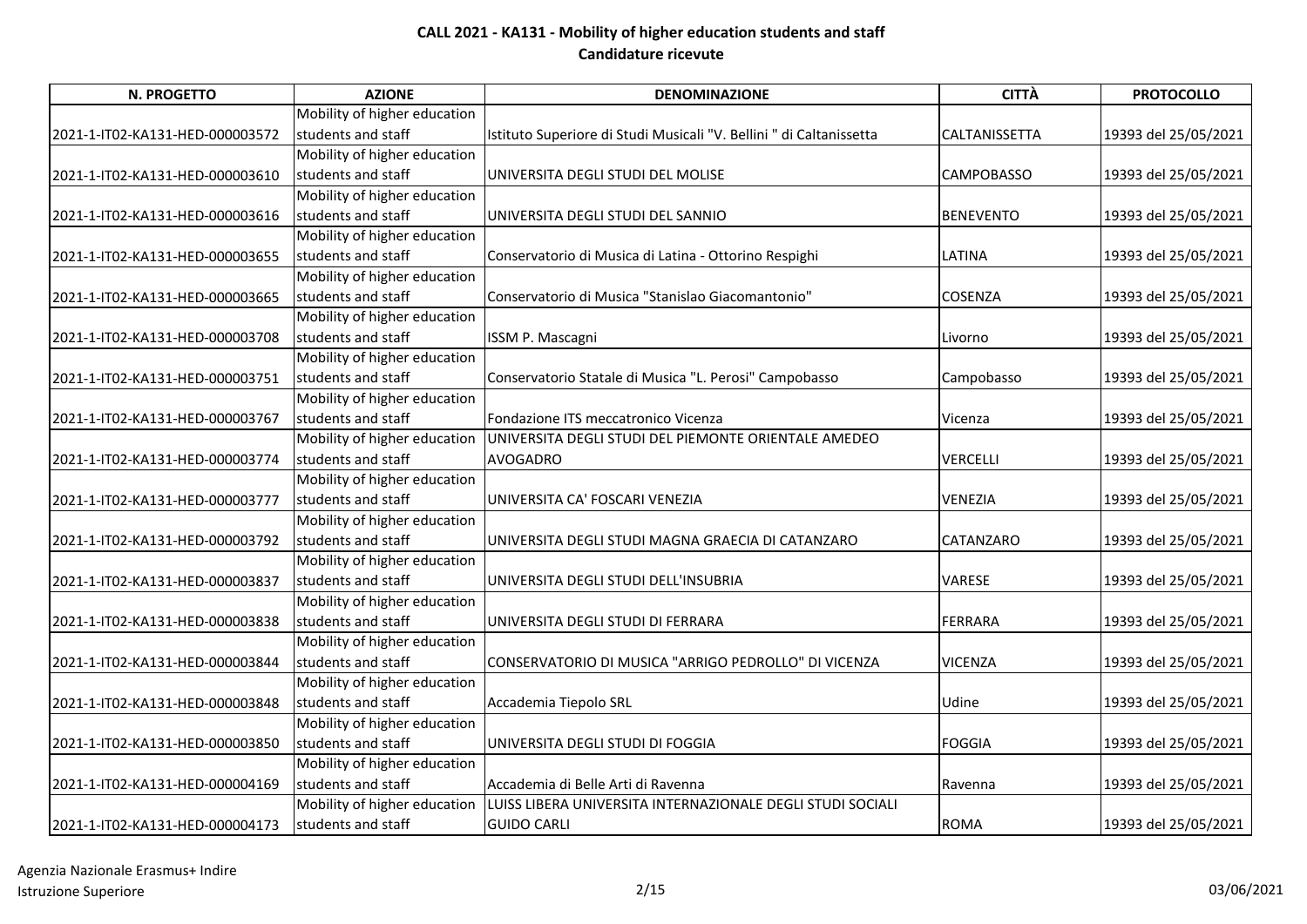| N. PROGETTO                     | <b>AZIONE</b>                | <b>DENOMINAZIONE</b>                                     | <b>CITTÀ</b>   | <b>PROTOCOLLO</b>    |
|---------------------------------|------------------------------|----------------------------------------------------------|----------------|----------------------|
|                                 | Mobility of higher education |                                                          |                |                      |
| 2021-1-IT02-KA131-HED-000004220 | students and staff           | Conservatorio Statale di Musica "G. Frescobaldi" Ferrara | Ferrara        | 19393 del 25/05/2021 |
|                                 | Mobility of higher education |                                                          |                |                      |
| 2021-1-IT02-KA131-HED-000004258 | students and staff           | Conservatorio Statale di Musica C. Pollini - Padova      | Padova         | 19393 del 25/05/2021 |
|                                 | Mobility of higher education |                                                          |                |                      |
| 2021-1-IT02-KA131-HED-000004269 | students and staff           | FONDAZIONE ACCADEMIA DI BELLE ARTI DI VERONA             | <b>VERONA</b>  | 19393 del 25/05/2021 |
|                                 | Mobility of higher education |                                                          |                |                      |
| 2021-1-IT02-KA131-HED-000004289 | students and staff           | UNIVERSITA DEGLI STUDI DI SIENA                          | <b>SIENA</b>   | 19393 del 25/05/2021 |
|                                 | Mobility of higher education |                                                          |                |                      |
| 2021-1-IT02-KA131-HED-000004295 | students and staff           | UNIVERSITA DEGLI STUDI DELLA TUSCIA                      | <b>VITERBO</b> | 19393 del 25/05/2021 |
|                                 | Mobility of higher education |                                                          |                |                      |
| 2021-1-IT02-KA131-HED-000004303 | students and staff           | UNIVERSITA DEGLI STUDI DI UDINE                          | <b>UDINE</b>   | 19393 del 25/05/2021 |
|                                 | Mobility of higher education |                                                          |                |                      |
| 2021-1-IT02-KA131-HED-000004322 | students and staff           | Conservatorio Statale di Musica Niccolò Paganini         | <b>GENOVA</b>  | 19393 del 25/05/2021 |
|                                 | Mobility of higher education |                                                          |                |                      |
| 2021-1-IT02-KA131-HED-000004359 | students and staff           | UNIVERSITA DEGLI STUDI SUOR ORSOLA BENINCASA             | <b>NAPOLI</b>  | 19393 del 25/05/2021 |
|                                 | Mobility of higher education |                                                          |                |                      |
| 2021-1-IT02-KA131-HED-000004365 | students and staff           | UNIVERSITA DEGLI STUDI DI VERONA                         | VERONA         | 19393 del 25/05/2021 |
|                                 | Mobility of higher education |                                                          |                |                      |
| 2021-1-IT02-KA131-HED-000004368 | students and staff           | UNIVERSITA DEGLI STUDI DI TRIESTE                        | <b>TRIESTE</b> | 19393 del 25/05/2021 |
|                                 | Mobility of higher education |                                                          |                |                      |
| 2021-1-IT02-KA131-HED-000004394 | students and staff           | Scuola Superiore per Interpreti e Traduttori             | Milano         | 19393 del 25/05/2021 |
|                                 | Mobility of higher education |                                                          |                |                      |
| 2021-1-IT02-KA131-HED-000004409 | students and staff           | <b>MAPI SRL</b>                                          | Padova         | 19393 del 25/05/2021 |
|                                 | Mobility of higher education |                                                          |                |                      |
| 2021-1-IT02-KA131-HED-000004451 | students and staff           | SSML di Mantova                                          | Milano         | 19393 del 25/05/2021 |
|                                 | Mobility of higher education |                                                          |                |                      |
| 2021-1-IT02-KA131-HED-000004470 | students and staff           | CONSERVATORIO STATALE DI MUSICA "BRUNO MADERNA"          | <b>CESENA</b>  | 19393 del 25/05/2021 |
|                                 | Mobility of higher education |                                                          |                |                      |
| 2021-1-IT02-KA131-HED-000004475 | students and staff           | ISTITUTO SUPERIORE DI STUDI MUSICALI G.LETTIMI           | <b>RIMINI</b>  | 19393 del 25/05/2021 |
|                                 | Mobility of higher education |                                                          |                |                      |
| 2021-1-IT02-KA131-HED-000004555 | students and staff           | UNIVERSITA TELEMATICA E-CAMPUS                           | NOVEDRATE CO   | 19393 del 25/05/2021 |
|                                 | Mobility of higher education |                                                          |                |                      |
| 2021-1-IT02-KA131-HED-000004562 | students and staff           | CONSERVATORIO STATALE DI MUSICA "UMBERTO GIORDANO"       | Foggia         | 19393 del 25/05/2021 |
|                                 | Mobility of higher education |                                                          |                |                      |
| 2021-1-IT02-KA131-HED-000004566 | students and staff           | Uniformazione S.R.L.                                     | Italy          | 19393 del 25/05/2021 |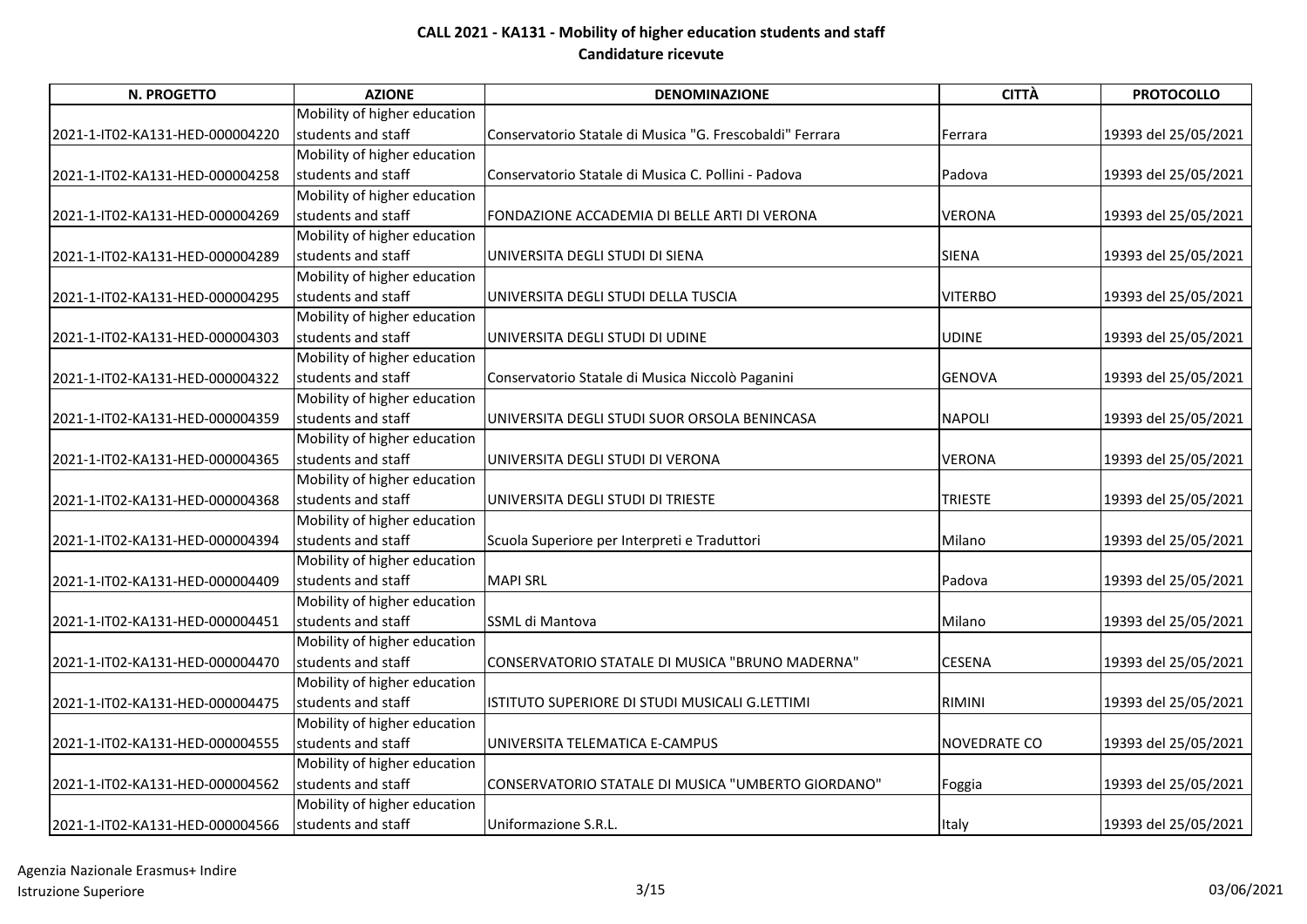| <b>N. PROGETTO</b>              | <b>AZIONE</b>                | <b>DENOMINAZIONE</b>                                              | <b>CITTÀ</b>                             | <b>PROTOCOLLO</b>    |
|---------------------------------|------------------------------|-------------------------------------------------------------------|------------------------------------------|----------------------|
|                                 | Mobility of higher education |                                                                   |                                          |                      |
| 2021-1-IT02-KA131-HED-000004576 | students and staff           | UNIVERSITA DEGLI STUDI DI PALERMO                                 | <b>PALERMO</b>                           | 19393 del 25/05/2021 |
|                                 | Mobility of higher education |                                                                   |                                          |                      |
| 2021-1-IT02-KA131-HED-000004587 | students and staff           | FONDAZIONE ISTITUTO TECNICO PER L'EFFICIENZA ENERGETICA           | savona                                   | 19393 del 25/05/2021 |
|                                 | Mobility of higher education |                                                                   |                                          |                      |
| 2021-1-IT02-KA131-HED-000004589 | students and staff           | UNIVERSITA' PER STRANIERI DANTE ALIGHIERI                         | REGGIO CALABRIA                          | 19393 del 25/05/2021 |
|                                 | Mobility of higher education |                                                                   |                                          |                      |
| 2021-1-IT02-KA131-HED-000004622 | students and staff           | <b>IUM Academy School</b>                                         | Napoli                                   | 19393 del 25/05/2021 |
|                                 | Mobility of higher education | Conservatorio di musica "Claudio Monteverdi" Musik-Konservatorium |                                          |                      |
| 2021-1-IT02-KA131-HED-000004640 | students and staff           | Bolzano-Bozen                                                     | Bolzano                                  | 19393 del 25/05/2021 |
|                                 | Mobility of higher education |                                                                   |                                          |                      |
| 2021-1-IT02-KA131-HED-000004658 | students and staff           | ISTITUTO SUPERIORE INDUSTRIE ARTISTICHE URBINO                    | <b>URBINO</b>                            | 19393 del 25/05/2021 |
|                                 | Mobility of higher education |                                                                   |                                          |                      |
| 2021-1-IT02-KA131-HED-000004677 | students and staff           | Conservatorio di Musica "Niccolò Piccinni" - Bari                 | Bari                                     | 19393 del 25/05/2021 |
|                                 | Mobility of higher education |                                                                   |                                          |                      |
| 2021-1-IT02-KA131-HED-000004694 | students and staff           | UNIVERSITA DEGLI STUDI GABRIELE D'ANNUNZIO DI CHIETI-PESCARA      | <b>CHIETI</b>                            | 19393 del 25/05/2021 |
|                                 | Mobility of higher education |                                                                   |                                          |                      |
| 2021-1-IT02-KA131-HED-000004719 | students and staff           | CONSERVATORIO DI MUSICA ALFREDO CASELLA                           | L AQUILA                                 | 19393 del 25/05/2021 |
|                                 | Mobility of higher education |                                                                   |                                          |                      |
| 2021-1-IT02-KA131-HED-000004742 | students and staff           | ACCADEMIA DI BELLE ARTI DI BRERA                                  | Milano                                   | 19393 del 25/05/2021 |
|                                 | Mobility of higher education |                                                                   |                                          |                      |
| 2021-1-IT02-KA131-HED-000004766 | students and staff           | CONSERVATORIO STATALE DI MUSICA A.STEFFANI                        | CASTELFRANCO VENETO 19393 del 25/05/2021 |                      |
|                                 | Mobility of higher education |                                                                   |                                          |                      |
| 2021-1-IT02-KA131-HED-000004788 | students and staff           | UNIVERSITA DEGLI STUDI DI CATANIA                                 | <b>CATANIA</b>                           | 19393 del 25/05/2021 |
|                                 | Mobility of higher education |                                                                   |                                          |                      |
| 2021-1-IT02-KA131-HED-000004804 | students and staff           | Quasar Progetto Srl                                               | Roma                                     | 19393 del 25/05/2021 |
|                                 | Mobility of higher education |                                                                   |                                          |                      |
| 2021-1-IT02-KA131-HED-000004835 | students and staff           | Mediazione Linguistica Perugia Srl                                | Perugia                                  | 19393 del 25/05/2021 |
|                                 | Mobility of higher education | FONDAZIONE ISTITUTO TECNICO SUPERIORE PER LA MANUTENZIONE         | Rosignano Marittimo                      |                      |
| 2021-1-IT02-KA131-HED-000004871 | students and staff           | INDUSTRIALE                                                       | Loc. Solvay                              | 19393 del 25/05/2021 |
|                                 | Mobility of higher education |                                                                   |                                          |                      |
| 2021-1-IT02-KA131-HED-000004878 | students and staff           | Scuola Superiore Carolina Albasio                                 | Castellanza                              | 19393 del 25/05/2021 |
|                                 | Mobility of higher education |                                                                   |                                          |                      |
| 2021-1-IT02-KA131-HED-000004883 | students and staff           | Università Telematica Universitas Mercatorum                      | Roma                                     | 19393 del 25/05/2021 |
|                                 | Mobility of higher education |                                                                   |                                          |                      |
| 2021-1-IT02-KA131-HED-000005011 | students and staff           | Conservatorio Statale di Musica Luisa D'Annunzio                  | Pescara                                  | 19393 del 25/05/2021 |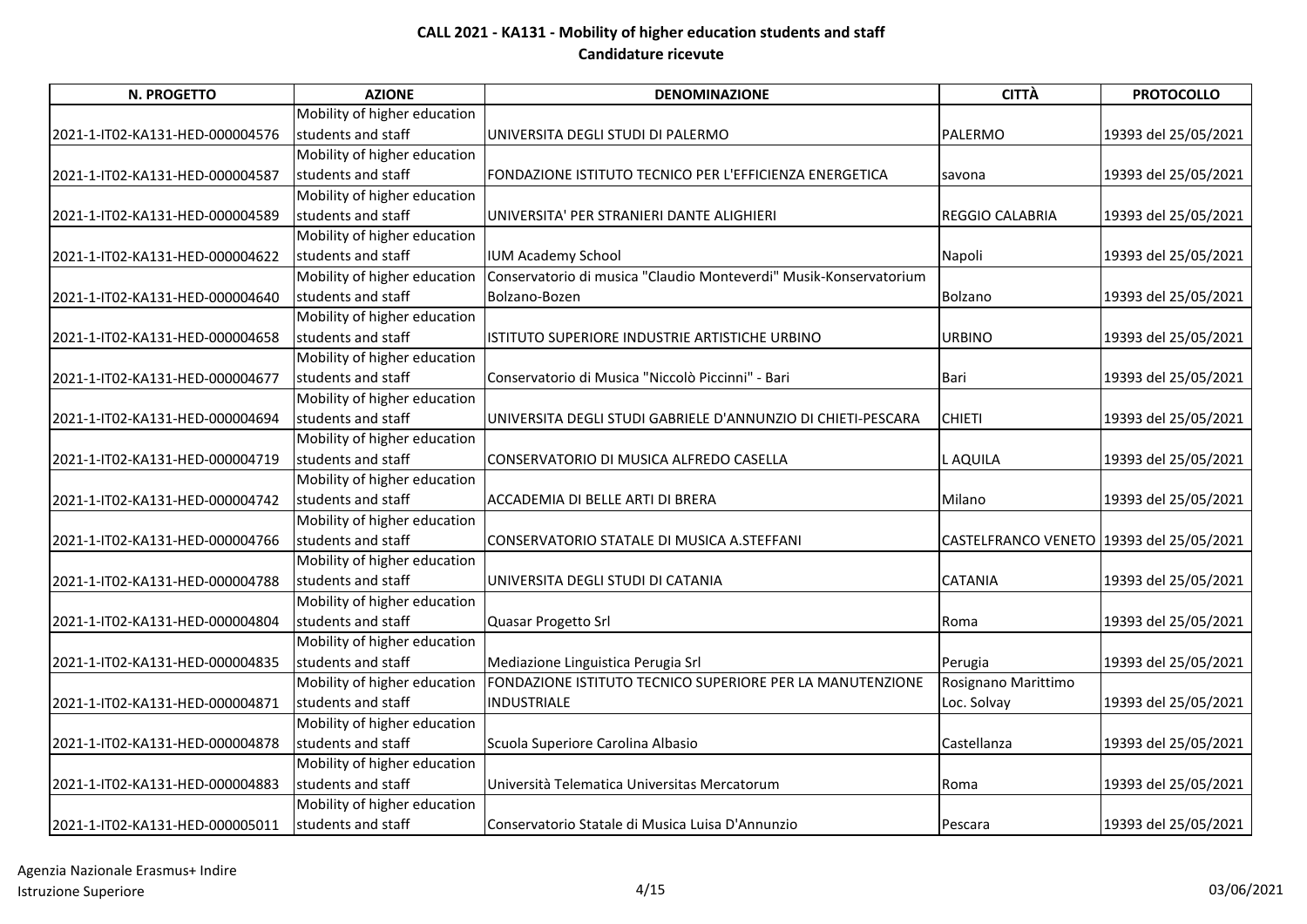| N. PROGETTO                     | <b>AZIONE</b>                | <b>DENOMINAZIONE</b>                                                 | <b>CITTÀ</b>           | <b>PROTOCOLLO</b>    |
|---------------------------------|------------------------------|----------------------------------------------------------------------|------------------------|----------------------|
|                                 | Mobility of higher education |                                                                      |                        |                      |
| 2021-1-IT02-KA131-HED-000005019 | students and staff           | UNIVERSITA PER STRANIERI DI PERUGIA                                  | <b>PERUGIA</b>         | 19393 del 25/05/2021 |
|                                 | Mobility of higher education |                                                                      |                        |                      |
| 2021-1-IT02-KA131-HED-000005040 | students and staff           | UNIVERSITA DEGLI STUDI ROMA TRE                                      | <b>ROMA</b>            | 19393 del 25/05/2021 |
|                                 | Mobility of higher education |                                                                      |                        |                      |
| 2021-1-IT02-KA131-HED-000005042 | students and staff           | Conservatorio di Musica "A. Corelli" Messina                         | Messina                | 19393 del 25/05/2021 |
|                                 | Mobility of higher education |                                                                      |                        |                      |
| 2021-1-IT02-KA131-HED-000005078 | students and staff           | Conservatorio Statale di Musica Guido Cantelli                       | Novara                 | 19393 del 25/05/2021 |
|                                 | Mobility of higher education | Fondazione Istituto Tecnico Superiore per le nuove tecnologie per il |                        |                      |
| 2021-1-IT02-KA131-HED-000005109 | students and staff           | made in Italy - Jobsacademy                                          | Bergamo                | 19393 del 25/05/2021 |
|                                 | Mobility of higher education |                                                                      |                        |                      |
| 2021-1-IT02-KA131-HED-000005125 | students and staff           | UNIVERSITA DEGLI STUDI DELLA BASILICATA                              | <b>POTENZA</b>         | 19393 del 25/05/2021 |
|                                 | Mobility of higher education |                                                                      |                        |                      |
| 2021-1-IT02-KA131-HED-000005201 | students and staff           | Conservatorio Statale di Musica "L. Canepa"                          | Sassari                | 19393 del 25/05/2021 |
|                                 | Mobility of higher education |                                                                      |                        |                      |
| 2021-1-IT02-KA131-HED-000005228 | students and staff           | Fondazione Istituto Tecnico Superiore Energia e Ambiente             | COLLE DI VAL D ELSA SI | 19393 del 25/05/2021 |
|                                 | Mobility of higher education |                                                                      |                        |                      |
| 2021-1-IT02-KA131-HED-000005242 | students and staff           | UNIVERSITA DEGLI STUDI DELL'AQUILA                                   | L AQUILA               | 19393 del 25/05/2021 |
|                                 | Mobility of higher education |                                                                      |                        |                      |
| 2021-1-IT02-KA131-HED-000005254 | students and staff           | Accademia Belle Arti di Catania                                      | Catania                | 19393 del 25/05/2021 |
|                                 | Mobility of higher education |                                                                      |                        |                      |
| 2021-1-IT02-KA131-HED-000005289 | students and staff           | UNIVERSITA CAMPUS BIO MEDICO DI ROMA                                 | <b>ROMA</b>            | 19393 del 25/05/2021 |
|                                 | Mobility of higher education |                                                                      |                        |                      |
| 2021-1-IT02-KA131-HED-000005334 | students and staff           | UNIVERSITA TELEMATICA PEGASO                                         | <b>NAPOLI</b>          | 19393 del 25/05/2021 |
|                                 | Mobility of higher education |                                                                      |                        |                      |
| 2021-1-IT02-KA131-HED-000005357 | students and staff           | Conservatorio di Musica di Lecce - Tito Schipa                       | Lecce                  | 19393 del 25/05/2021 |
|                                 | Mobility of higher education |                                                                      |                        |                      |
| 2021-1-IT02-KA131-HED-000005363 | students and staff           | Conservatorio Statale di Musica "E. F. Dall'Abaco"                   | Verona                 | 19393 del 25/05/2021 |
|                                 | Mobility of higher education |                                                                      |                        |                      |
| 2021-1-IT02-KA131-HED-000005418 | students and staff           | IED Istituto Europeo di Design S.p.A.                                | Milano                 | 19393 del 25/05/2021 |
|                                 | Mobility of higher education |                                                                      |                        |                      |
| 2021-1-IT02-KA131-HED-000005468 | students and staff           | ACCADEMIA DI BELLE ARTI DI LECCE                                     | LECCE                  | 19393 del 25/05/2021 |
|                                 | Mobility of higher education |                                                                      |                        |                      |
| 2021-1-IT02-KA131-HED-000005477 | students and staff           | Università degli studi Giustino Fortunato                            | Benevento              | 19393 del 25/05/2021 |
|                                 | Mobility of higher education |                                                                      |                        |                      |
| 2021-1-IT02-KA131-HED-000005502 | students and staff           | UNIVERSITA DEGLI STUDI DI SCIENZE GASTRONOMICHE                      | <b>BRA</b>             | 19393 del 25/05/2021 |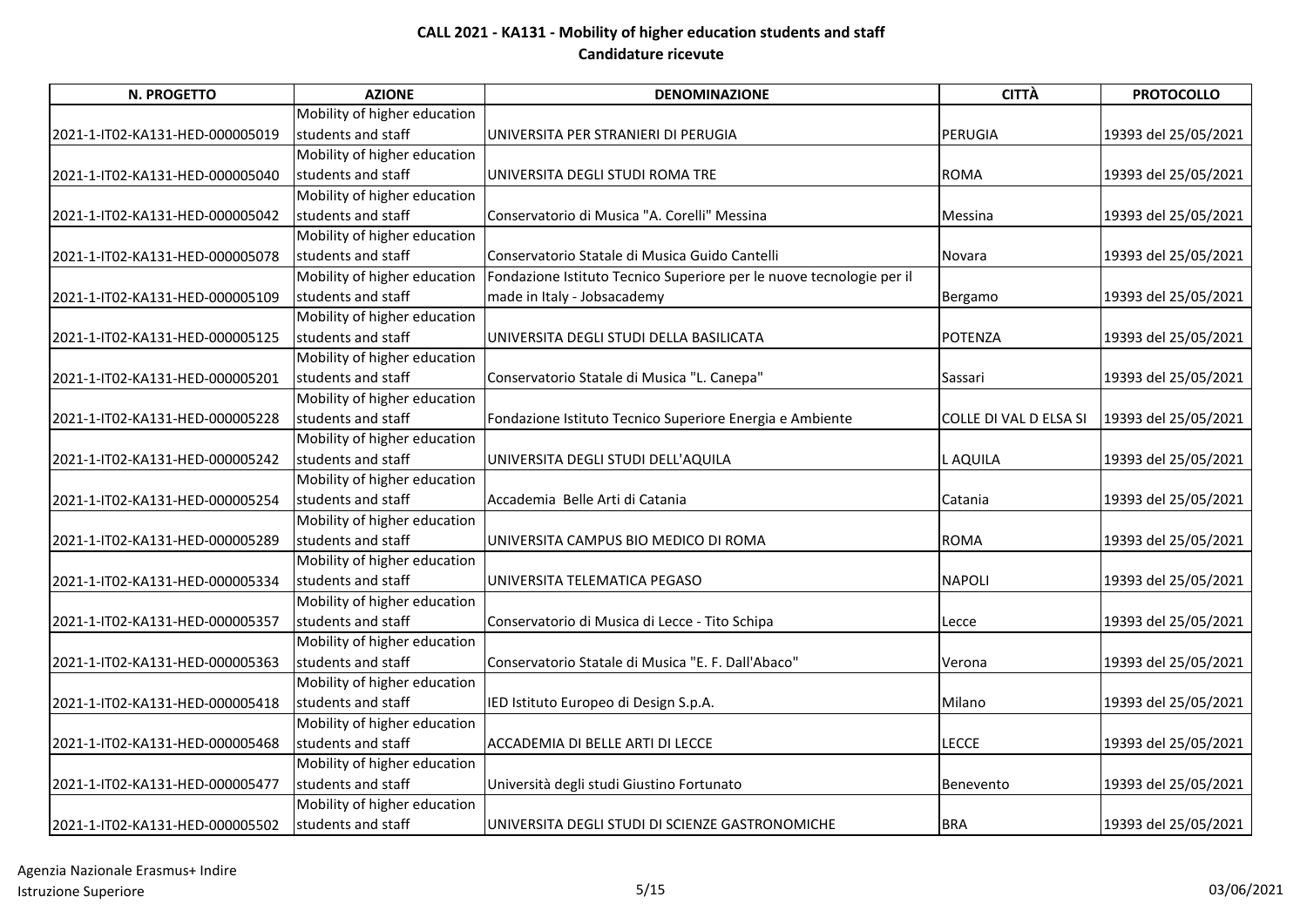| N. PROGETTO                     | <b>AZIONE</b>                | <b>DENOMINAZIONE</b>                                                 | <b>CITTÀ</b>         | <b>PROTOCOLLO</b>    |
|---------------------------------|------------------------------|----------------------------------------------------------------------|----------------------|----------------------|
|                                 | Mobility of higher education | INSTITUTO SUPERIORE DI STDUDI MUSICALI - CONSERVATORIO DI            |                      |                      |
| 2021-1-IT02-KA131-HED-000005504 | students and staff           | MUSICA GIORGIO FEDERICO GHEDINI DI CUNEO                             | <b>CUNEO</b>         | 19393 del 25/05/2021 |
|                                 | Mobility of higher education |                                                                      |                      |                      |
| 2021-1-IT02-KA131-HED-000005588 | students and staff           | NUOVA ACCADEMIA SRL                                                  | <b>MILANO</b>        | 19393 del 25/05/2021 |
|                                 | Mobility of higher education |                                                                      |                      |                      |
| 2021-1-IT02-KA131-HED-000005616 | students and staff           | Conservatorio di Musica Giuseppe Martucci Salerno                    | Salerno              | 19393 del 25/05/2021 |
|                                 | Mobility of higher education |                                                                      |                      |                      |
| 2021-1-IT02-KA131-HED-000005640 | students and staff           | Istituto Superiore di Studi Musicali "Toscanini"                     | Ribera (AG)          | 19393 del 25/05/2021 |
|                                 | Mobility of higher education |                                                                      |                      |                      |
| 2021-1-IT02-KA131-HED-000005664 | students and staff           | Conservatorio di Musica Luca Marenzio                                | <b>Brescia</b>       | 19393 del 25/05/2021 |
|                                 | Mobility of higher education |                                                                      |                      |                      |
| 2021-1-IT02-KA131-HED-000005673 | students and staff           | UNIVERSITA DEGLI STUDI DI CAMERINO                                   | CAMERINO             | 19393 del 25/05/2021 |
|                                 | Mobility of higher education |                                                                      |                      |                      |
| 2021-1-IT02-KA131-HED-000005717 | students and staff           | Istituto Superiore per le Industrie Artistiche Faenza                | Faenza               | 19393 del 25/05/2021 |
|                                 | Mobility of higher education |                                                                      |                      |                      |
| 2021-1-IT02-KA131-HED-000005757 | students and staff           | UNIVERSITA' DEGLI STUDI DI BERGAMO                                   | <b>BERGAMO</b>       | 19393 del 25/05/2021 |
|                                 | Mobility of higher education | FONDAZIONE ITS PER L'INFORMAZIONE E LA COMUNICAZIONE -               |                      |                      |
| 2021-1-IT02-KA131-HED-000005760 | students and staff           | <b>INCOM</b>                                                         | <b>BUSTO ARSIZIO</b> | 19393 del 25/05/2021 |
|                                 | Mobility of higher education |                                                                      |                      |                      |
| 2021-1-IT02-KA131-HED-000005765 | students and staff           | Istituto Superiore di Studi Musicali 'Claudio Monteverdi'            | <b>CREMONA</b>       | 19393 del 25/05/2021 |
|                                 | Mobility of higher education |                                                                      |                      |                      |
| 2021-1-IT02-KA131-HED-000005837 | students and staff           | LIBERA UNIVERSITA MARIA SS. ASSUNTA DI ROMA                          | <b>ROMA</b>          | 19393 del 25/05/2021 |
|                                 | Mobility of higher education |                                                                      |                      |                      |
| 2021-1-IT02-KA131-HED-000005879 | students and staff           | UNIVERSITA DEGLI STUDI DI MACERATA                                   | <b>MACERATA</b>      | 19393 del 25/05/2021 |
|                                 | Mobility of higher education |                                                                      |                      |                      |
| 2021-1-IT02-KA131-HED-000005909 | students and staff           | UNIVERSITA DI PISA                                                   | <b>PISA</b>          | 19393 del 25/05/2021 |
|                                 | Mobility of higher education |                                                                      |                      |                      |
| 2021-1-IT02-KA131-HED-000005914 | students and staff           | Istituto Italiano Arte Artigianato e Restauro s.r.l.                 | Roma                 | 19393 del 25/05/2021 |
|                                 | Mobility of higher education |                                                                      |                      |                      |
| 2021-1-IT02-KA131-HED-000006004 | students and staff           | CONSERVATORIO DI MUSICA "G.VERDI" DI MILANO                          | <b>MILANO</b>        | 19393 del 25/05/2021 |
|                                 | Mobility of higher education |                                                                      |                      |                      |
| 2021-1-IT02-KA131-HED-000006048 | students and staff           | UNIVERSITA DEGLI STUDI DI GENOVA                                     | <b>GENOVA</b>        | 19393 del 25/05/2021 |
|                                 | Mobility of higher education |                                                                      |                      |                      |
| 2021-1-IT02-KA131-HED-000006051 | students and staff           | Siena Jazz - Accademia Nazionale del Jazz                            | Siena                | 19393 del 25/05/2021 |
|                                 | Mobility of higher education |                                                                      |                      |                      |
| 2021-1-IT02-KA131-HED-000006090 | students and staff           | Scuola Superiore per Mediatori Linguistici - Istituto Internazionale | <b>BENEVENTO</b>     | 19393 del 25/05/2021 |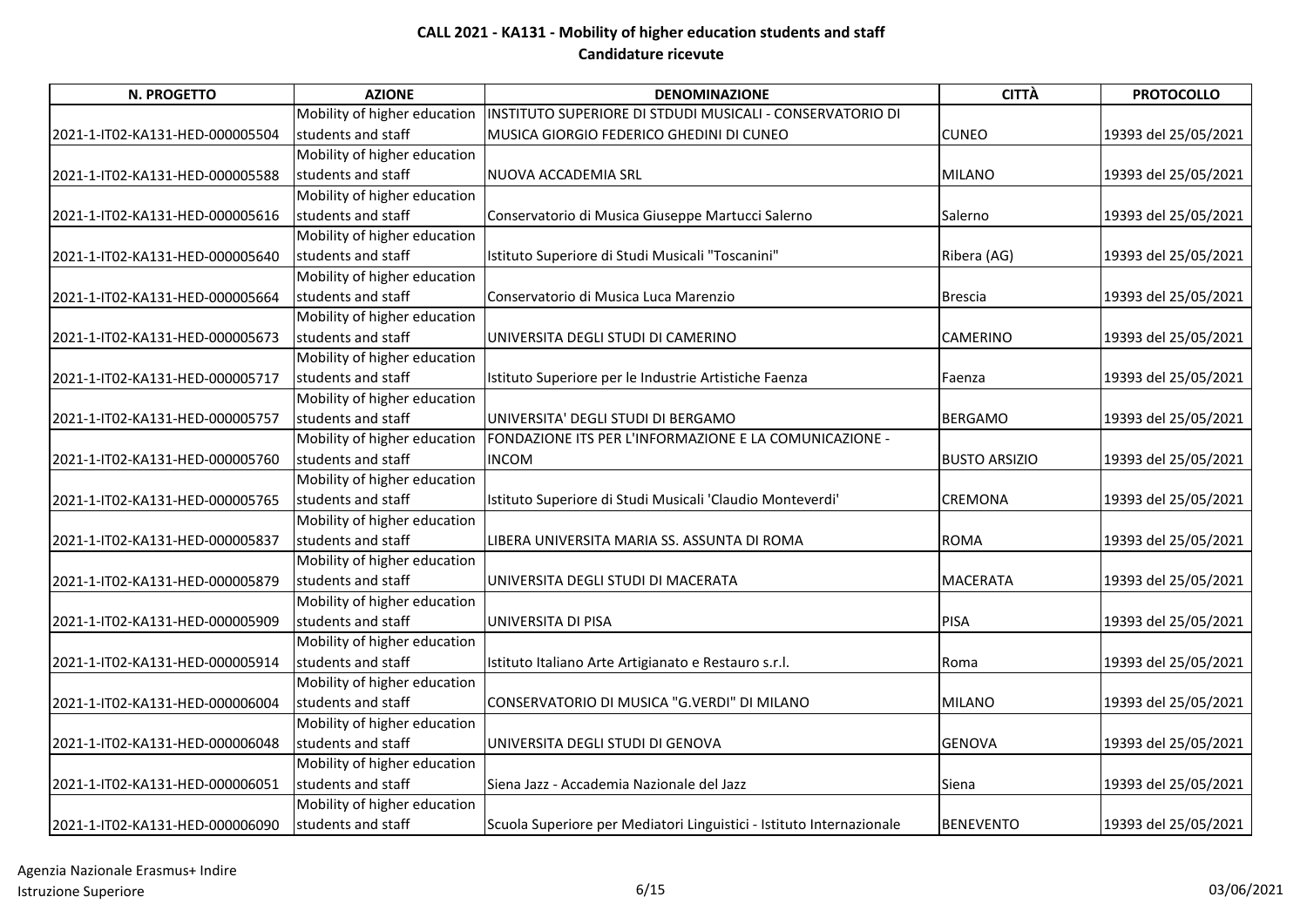| <b>N. PROGETTO</b>              | <b>AZIONE</b>                | <b>DENOMINAZIONE</b>                                                | <b>CITTÀ</b>       | <b>PROTOCOLLO</b>    |
|---------------------------------|------------------------------|---------------------------------------------------------------------|--------------------|----------------------|
|                                 | Mobility of higher education |                                                                     |                    |                      |
| 2021-1-IT02-KA131-HED-000006173 | students and staff           | Fondazione European School of Management Italia                     | Torino             | 19393 del 25/05/2021 |
|                                 | Mobility of higher education |                                                                     |                    |                      |
| 2021-1-IT02-KA131-HED-000006177 | students and staff           | FONDAZIONE ITS TIRRENO NUOVE TECNOLOGIE DELLA VITA                  | <b>FUSCALDO</b>    | 19393 del 25/05/2021 |
|                                 | Mobility of higher education |                                                                     |                    |                      |
| 2021-1-IT02-KA131-HED-000006207 | students and staff           | Istituto Superiore per le Industrie Artistiche - I.S.I.A.           | Roma               | 19393 del 25/05/2021 |
|                                 | Mobility of higher education |                                                                     |                    |                      |
| 2021-1-IT02-KA131-HED-000006210 | students and staff           | Istituto Generale Istruzione Superiore S.R.L.                       | Cagliari           | 19393 del 25/05/2021 |
|                                 | Mobility of higher education |                                                                     |                    |                      |
| 2021-1-IT02-KA131-HED-000006214 | students and staff           | UNIVERSITA DEL SALENTO                                              | <b>LECCE</b>       | 19393 del 25/05/2021 |
|                                 | Mobility of higher education |                                                                     |                    |                      |
| 2021-1-IT02-KA131-HED-000006275 | students and staff           | Conservatorio di Musica "Egidio Romualdo Duni" di Matera            | Matera             | 19393 del 25/05/2021 |
|                                 | Mobility of higher education |                                                                     |                    |                      |
| 2021-1-IT02-KA131-HED-000006414 | students and staff           | Conservatorio di musica "Gesualdo da Venosa"                        | Potenza            | 19393 del 25/05/2021 |
|                                 | Mobility of higher education |                                                                     |                    |                      |
| 2021-1-IT02-KA131-HED-000006462 | students and staff           | SCUOLA SUPERIORE PER MEDIATORI LINGUISTICI                          | Lucca              | 19393 del 25/05/2021 |
|                                 | Mobility of higher education |                                                                     |                    |                      |
| 2021-1-IT02-KA131-HED-000006467 | students and staff           | HUMANITAS UNIVERSITY                                                | PIEVE EMANUELE     | 19393 del 25/05/2021 |
|                                 | Mobility of higher education | Fondazione Istituto Tecnico Superiore Biotecnologie e Nuove Scienze |                    |                      |
| 2021-1-IT02-KA131-HED-000006484 | students and staff           | della Vita                                                          | Colleretto Giacosa | 19393 del 25/05/2021 |
|                                 | Mobility of higher education | SCUOLA SUPERIORE DI STUDI UNIVERSITARI E DI PERFEZIONAMENTO S       |                    |                      |
| 2021-1-IT02-KA131-HED-000006513 | students and staff           | <b>ANNA</b>                                                         | <b>PISA</b>        | 19393 del 25/05/2021 |
|                                 | Mobility of higher education | SCUOLA SUPERIORE DI STUDI UNIVERSITARI E DI PERFEZIONAMENTO S       |                    |                      |
| 2021-1-IT02-KA131-HED-000006519 | students and staff           | <b>ANNA</b>                                                         | <b>PISA</b>        | 19393 del 25/05/2021 |
|                                 | Mobility of higher education |                                                                     |                    |                      |
| 2021-1-IT02-KA131-HED-000006589 | students and staff           | UNIVERSITA CATTOLICA DEL SACRO CUORE                                | <b>MILANO</b>      | 19393 del 25/05/2021 |
|                                 | Mobility of higher education |                                                                     |                    |                      |
| 2021-1-IT02-KA131-HED-000006591 | students and staff           | Istituto Superiore di Studi Musicali O.Vecchi - A.Tonelli di Modena | Modena             | 19393 del 25/05/2021 |
|                                 | Mobility of higher education |                                                                     |                    |                      |
| 2021-1-IT02-KA131-HED-000006652 | students and staff           | <b>SSML Gregorio VII</b>                                            | Rome               | 19393 del 25/05/2021 |
|                                 | Mobility of higher education |                                                                     |                    |                      |
| 2021-1-IT02-KA131-HED-000006676 | students and staff           | Vincenzo Foppa Società Cooperativa Sociale ONLUS                    | <b>Brescia</b>     | 19393 del 25/05/2021 |
|                                 | Mobility of higher education |                                                                     |                    |                      |
| 2021-1-IT02-KA131-HED-000006678 | students and staff           | Accademia Albertina delle Belle Arti                                | Torino             | 19393 del 25/05/2021 |
|                                 | Mobility of higher education |                                                                     |                    |                      |
| 2021-1-IT02-KA131-HED-000006715 | students and staff           | ACCADEMIA DI BELLE ARTI - MACERATA                                  | <b>MACERATA</b>    | 19393 del 25/05/2021 |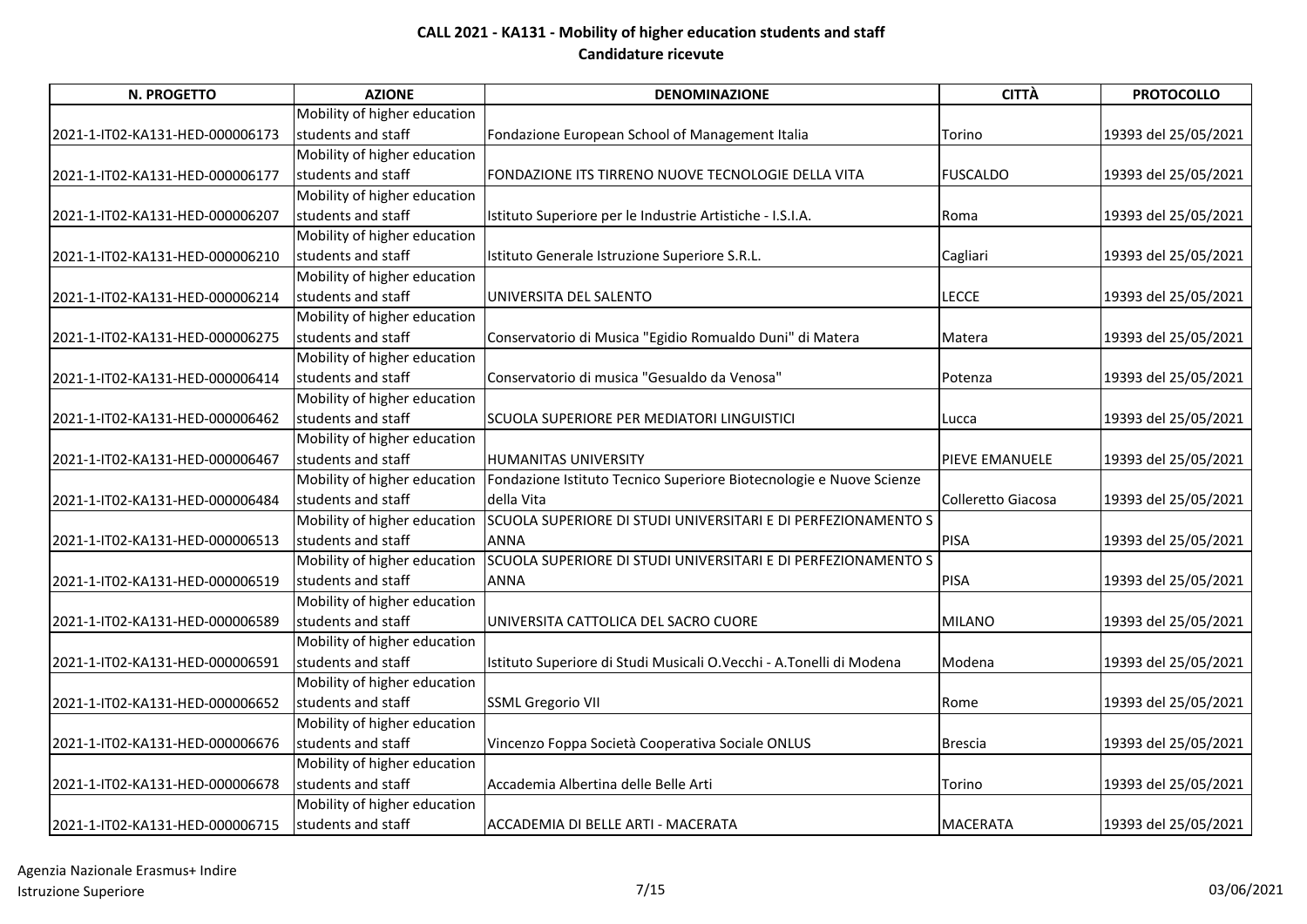| N. PROGETTO                     | <b>AZIONE</b>                | <b>DENOMINAZIONE</b>                                                  | <b>CITTÀ</b>              | <b>PROTOCOLLO</b>    |
|---------------------------------|------------------------------|-----------------------------------------------------------------------|---------------------------|----------------------|
|                                 | Mobility of higher education |                                                                       |                           |                      |
| 2021-1-IT02-KA131-HED-000006735 | students and staff           | UNIVERSITA DEGLI STUDI DI MILANO                                      | <b>MILANO</b>             | 19393 del 25/05/2021 |
|                                 | Mobility of higher education |                                                                       |                           |                      |
| 2021-1-IT02-KA131-HED-000006742 | students and staff           | UNIVERSITA COMMERCIALE LUIGI BOCCONI                                  | <b>MILANO</b>             | 19393 del 25/05/2021 |
|                                 | Mobility of higher education |                                                                       |                           |                      |
| 2021-1-IT02-KA131-HED-000006770 | students and staff           | POLITECNICO DI TORINO                                                 | TORINO                    | 19393 del 25/05/2021 |
|                                 | Mobility of higher education |                                                                       |                           |                      |
| 2021-1-IT02-KA131-HED-000006795 | students and staff           | Conservatorio di Musica di Perugia                                    | Perugia                   | 19393 del 25/05/2021 |
|                                 | Mobility of higher education |                                                                       |                           |                      |
| 2021-1-IT02-KA131-HED-000006831 | students and staff           | <b>SCUOLA NORMALE SUPERIORE</b>                                       | <b>PISA</b>               | 19393 del 25/05/2021 |
|                                 | Mobility of higher education |                                                                       |                           |                      |
| 2021-1-IT02-KA131-HED-000006887 | students and staff           | UNIVERSITA VITA-SALUTE SAN RAFFAELE                                   | <b>MILANO</b>             | 19393 del 25/05/2021 |
|                                 | Mobility of higher education |                                                                       |                           |                      |
| 2021-1-IT02-KA131-HED-000006888 | students and staff           | UNIVERSITA DEGLI STUDI DI NAPOLI FEDERICO II                          | <b>NAPOLI</b>             | 19393 del 25/05/2021 |
|                                 | Mobility of higher education |                                                                       |                           |                      |
| 2021-1-IT02-KA131-HED-000006892 | students and staff           | CONSERVATORIO DI MUSICA GIUSEPPE TARTINI                              | <b>TRIESTE</b>            | 19393 del 25/05/2021 |
|                                 | Mobility of higher education |                                                                       |                           |                      |
| 2021-1-IT02-KA131-HED-000006906 | students and staff           | Istituto Tecnico Superiore Efficienza Energetica-L'Aquila             | L'Aquila                  | 19393 del 25/05/2021 |
|                                 | Mobility of higher education |                                                                       |                           |                      |
| 2021-1-IT02-KA131-HED-000006926 | students and staff           | Conservatorio di Musica Francesco Venezze                             | <b>ROVIGO</b>             | 19393 del 25/05/2021 |
|                                 | Mobility of higher education | ISTITUTO TECNICO SUPERIORE PER LA MOBILITA SOSTENIBILE DI             |                           |                      |
| 2021-1-IT02-KA131-HED-000006944 | students and staff           | <b>ORTONA</b>                                                         | <b>ORTONA</b>             | 19393 del 25/05/2021 |
|                                 | Mobility of higher education | Fondazione "Istituto Tecnico Superiore" per la Mobilità Sostenibile - |                           |                      |
| 2021-1-IT02-KA131-HED-000006955 | students and staff           | Settore Aerospazio Puglia                                             | <b>Brindisi</b>           | 19393 del 25/05/2021 |
|                                 | Mobility of higher education | FONDAZIONE ISTITUTO TECNICO SUPERIORE LOMBARDO PER LE                 |                           |                      |
| 2021-1-IT02-KA131-HED-000006959 | students and staff           | NUOVE TECNOLOGIE MECCANICHE E MECCATRONICHE                           | <b>SESTO SAN GIOVANNI</b> | 19393 del 25/05/2021 |
|                                 | Mobility of higher education |                                                                       |                           |                      |
| 2021-1-IT02-KA131-HED-000006966 | students and staff           | <b>International Campus Srl</b>                                       | <b>ROMA</b>               | 19393 del 25/05/2021 |
|                                 | Mobility of higher education | CONSERVATORIO DI MUSICA DI STATO ALESSANDRO SCARLATTI -               |                           |                      |
| 2021-1-IT02-KA131-HED-000007045 | students and staff           | <b>PALERMO</b>                                                        | Palermo                   | 19393 del 25/05/2021 |
|                                 | Mobility of higher education |                                                                       |                           |                      |
| 2021-1-IT02-KA131-HED-000007050 | students and staff           | Facoltà valdese di teologia                                           | Roma                      | 19393 del 25/05/2021 |
|                                 | Mobility of higher education |                                                                       |                           |                      |
| 2021-1-IT02-KA131-HED-000007145 | students and staff           | CONSERVATORIO DI MUSICA "F.TORREFRANCA" VIBO VALENTIA                 | <b>VIBO VALENTIA</b>      | 19393 del 25/05/2021 |
|                                 | Mobility of higher education |                                                                       |                           |                      |
| 2021-1-IT02-KA131-HED-000007305 | students and staff           | UNIVERSITA DEGLI STUDI DI NAPOLI PARTHENOPE                           | <b>NAPOLI</b>             | 19393 del 25/05/2021 |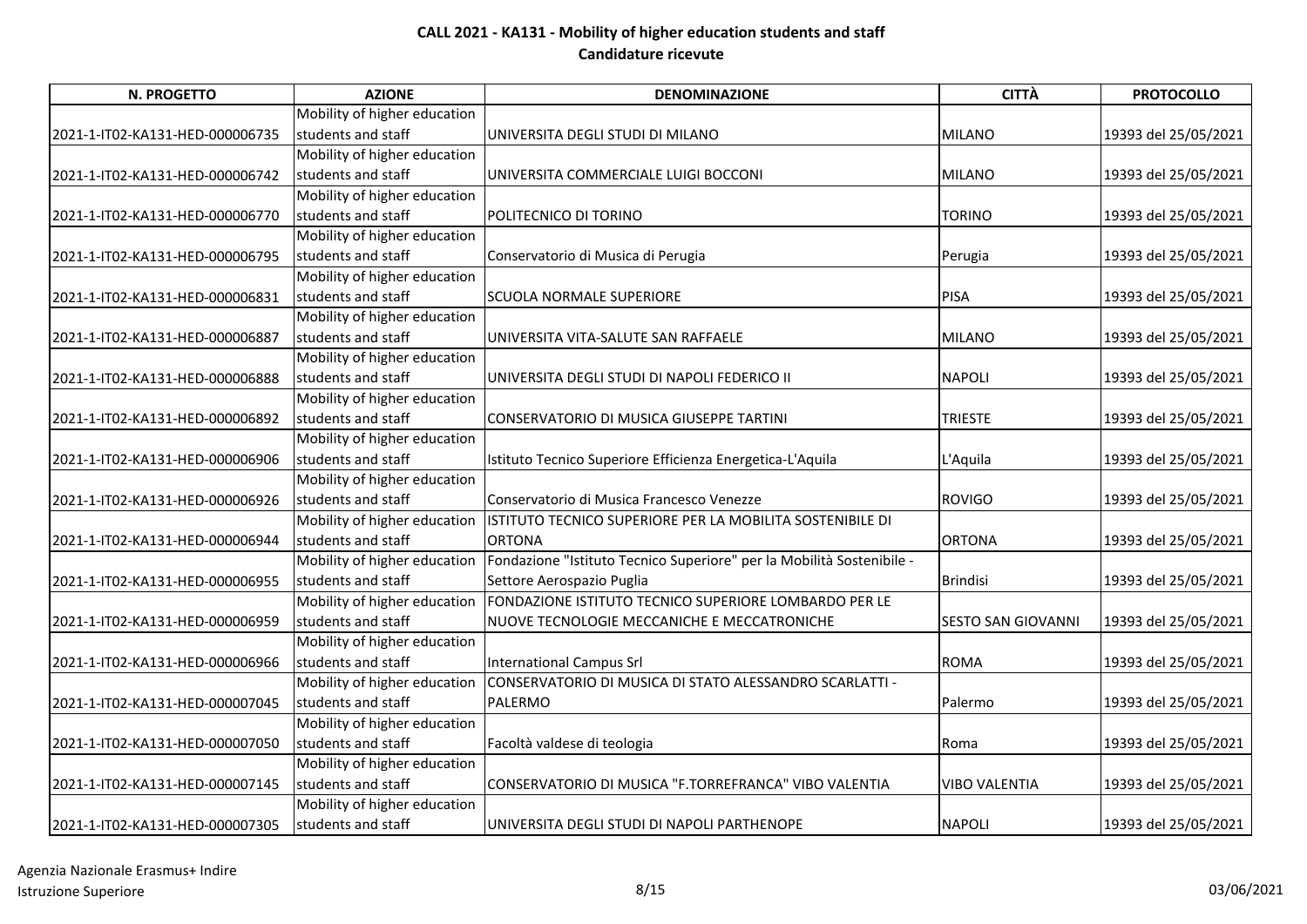| N. PROGETTO                     | <b>AZIONE</b>                | <b>DENOMINAZIONE</b>                                                   | <b>CITTÀ</b>     | <b>PROTOCOLLO</b>    |
|---------------------------------|------------------------------|------------------------------------------------------------------------|------------------|----------------------|
|                                 | Mobility of higher education |                                                                        |                  |                      |
| 2021-1-IT02-KA131-HED-000007326 | students and staff           | Crs Laghi srl                                                          | Milano           | 19393 del 25/05/2021 |
|                                 | Mobility of higher education |                                                                        |                  |                      |
| 2021-1-IT02-KA131-HED-000007339 | students and staff           | LUM Giuseppe Degennaro                                                 | CASAMASSIMA (BA) | 19393 del 25/05/2021 |
|                                 | Mobility of higher education |                                                                        |                  |                      |
| 2021-1-IT02-KA131-HED-000007349 | students and staff           | FONDAZIONE ITS TURISMO JESOLO                                          | Jesolo (VE)      | 19393 del 25/05/2021 |
|                                 |                              | Fondazione di Partecipazione dell' Istituto Tecnico Superiore "Area    |                  |                      |
|                                 | Mobility of higher education | Tecnologica della Mobilità Sostenibile - Logistica e Sistemi e Servizi |                  |                      |
| 2021-1-IT02-KA131-HED-000007355 | students and staff           | Innovativi per la Mobilità di Persone e Merci"                         | Verona           | 19393 del 25/05/2021 |
|                                 | Mobility of higher education |                                                                        |                  |                      |
| 2021-1-IT02-KA131-HED-000007409 | students and staff           | UNIVERSITA DEGLI STUDI DI PERUGIA                                      | PERUGIA          | 19393 del 25/05/2021 |
|                                 | Mobility of higher education |                                                                        |                  |                      |
| 2021-1-IT02-KA131-HED-000007540 | students and staff           | Società Umanitaria - SSML P. M. Loria                                  | Milano           | 19393 del 25/05/2021 |
|                                 | Mobility of higher education |                                                                        |                  |                      |
| 2021-1-IT02-KA131-HED-000007633 | students and staff           | Accademia di Belle Arti Reggio Calabria                                | Reggio Calabria  | 19393 del 25/05/2021 |
|                                 | Mobility of higher education |                                                                        |                  |                      |
| 2021-1-IT02-KA131-HED-000007704 | students and staff           | UNIVERSITA PER STRANIERI DI SIENA                                      | <b>SIENA</b>     | 19393 del 25/05/2021 |
|                                 | Mobility of higher education |                                                                        |                  |                      |
| 2021-1-IT02-KA131-HED-000007786 | students and staff           | Istituto Tecnico Superiore - Sistema Moda                              | Pescara          | 19393 del 25/05/2021 |
|                                 | Mobility of higher education |                                                                        |                  |                      |
| 2021-1-IT02-KA131-HED-000007787 | students and staff           | UNIVERSITA DEGLI STUDI DI TORINO                                       | TORINO           | 19393 del 25/05/2021 |
|                                 | Mobility of higher education |                                                                        |                  |                      |
| 2021-1-IT02-KA131-HED-000007822 | students and staff           | ACCADEMIA DI BELLE ARTI DI CARRARA                                     | <b>CARRARA</b>   | 19393 del 25/05/2021 |
|                                 | Mobility of higher education |                                                                        |                  |                      |
| 2021-1-IT02-KA131-HED-000007907 | students and staff           | UNIVERSITA DEGLI STUDI DI PAVIA                                        | <b>PAVIA</b>     | 19393 del 25/05/2021 |
|                                 | Mobility of higher education |                                                                        |                  |                      |
| 2021-1-IT02-KA131-HED-000007993 | students and staff           | CONSERVATORIO STATALE DI MUSICA "JACOPO TOMADINI"                      | <b>UDINE</b>     | 19393 del 25/05/2021 |
|                                 | Mobility of higher education |                                                                        |                  |                      |
| 2021-1-IT02-KA131-HED-000007998 | students and staff           | FONDAZIONE SCUOLE CIVICHE DI MILANO                                    | <b>MILANO</b>    | 19393 del 25/05/2021 |
|                                 | Mobility of higher education |                                                                        |                  |                      |
| 2021-1-IT02-KA131-HED-000008005 | students and staff           | UNIVERSITA DEGLI STUDI DI TRENTO                                       | <b>TRENTO</b>    | 19393 del 25/05/2021 |
|                                 | Mobility of higher education |                                                                        |                  |                      |
| 2021-1-IT02-KA131-HED-000008006 | students and staff           | UNIVERSITA DEGLI STUDI DI FIRENZE                                      | Florence         | 19393 del 25/05/2021 |
|                                 | Mobility of higher education | ISTITUTO MUSICALE "GAETANO DONIZETTI" (ISTITUTO SUPERIORE DI           |                  |                      |
| 2021-1-IT02-KA131-HED-000008040 | students and staff           | STUDI MUSICALI) - BERGAMO                                              | Bergamo          | 19393 del 25/05/2021 |
|                                 | Mobility of higher education |                                                                        |                  |                      |
| 2021-1-IT02-KA131-HED-000008047 | students and staff           | ACCADEMIA DI BELLE ARTI DI NAPOLI                                      | <b>NAPOLI</b>    | 19393 del 25/05/2021 |

Agenzia Nazionale Erasmus+ Indire Istruzione Superiore and the superiore of the state of the state of the state of the state of the state of the state of the state of the state of the state of the state of the state of the state of the state of the state o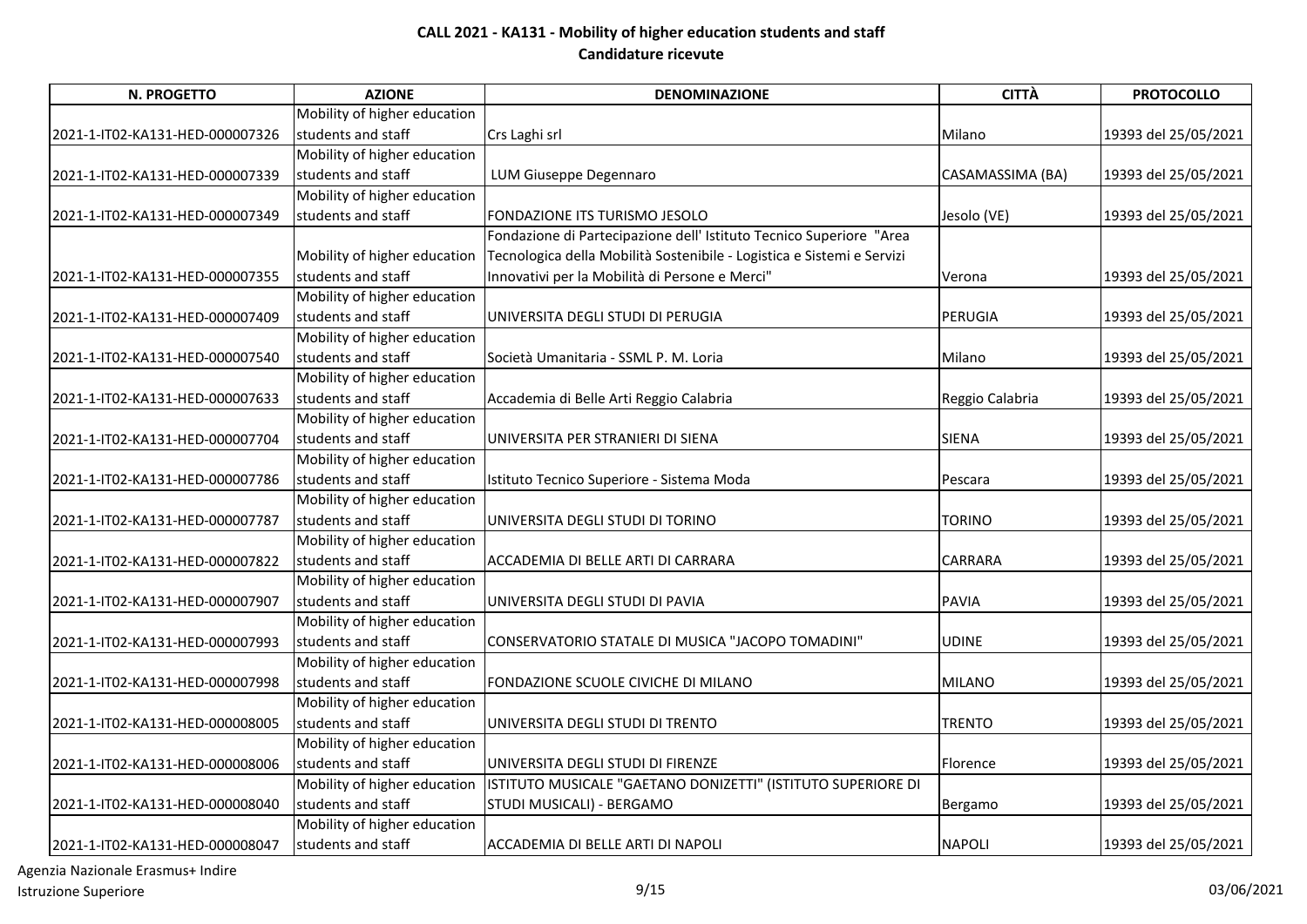| N. PROGETTO                     | <b>AZIONE</b>                | <b>DENOMINAZIONE</b>                                   | <b>CITTÀ</b>    | <b>PROTOCOLLO</b>    |
|---------------------------------|------------------------------|--------------------------------------------------------|-----------------|----------------------|
|                                 | Mobility of higher education |                                                        |                 |                      |
| 2021-1-IT02-KA131-HED-000008103 | students and staff           | LIBERA UNIVERSITA DI BOLZANO                           | <b>BOLZANO</b>  | 19393 del 25/05/2021 |
|                                 | Mobility of higher education |                                                        |                 |                      |
| 2021-1-IT02-KA131-HED-000008143 | students and staff           | UNIVERSITA DEGLI STUDI DI ENNA KORE                    | <b>ENNA</b>     | 19393 del 25/05/2021 |
|                                 | Mobility of higher education |                                                        |                 |                      |
| 2021-1-IT02-KA131-HED-000008150 | students and staff           | UNIVERSITA DEGLI STUDI DI CAGLIARI                     | <b>CAGLIARI</b> | 19393 del 25/05/2021 |
|                                 | Mobility of higher education |                                                        |                 |                      |
| 2021-1-IT02-KA131-HED-000008213 | students and staff           | ACCADEMIA DI BELLE ARTI L'AQUILA                       | L'AQUILA        | 19393 del 25/05/2021 |
|                                 | Mobility of higher education |                                                        |                 |                      |
| 2021-1-IT02-KA131-HED-000008222 | students and staff           | Educazione all'Europa                                  | Ravenna         | 19393 del 25/05/2021 |
|                                 | Mobility of higher education |                                                        |                 |                      |
| 2021-1-IT02-KA131-HED-000008312 | students and staff           | Saint Louis Music Center Srl                           | Rome            | 19393 del 25/05/2021 |
|                                 | Mobility of higher education |                                                        |                 |                      |
| 2021-1-IT02-KA131-HED-000008322 | students and staff           | Saint Louis Music Center Srl                           | Rome            | 19393 del 25/05/2021 |
|                                 | Mobility of higher education |                                                        |                 |                      |
| 2021-1-IT02-KA131-HED-000008445 | students and staff           | UNIVERSITA DEGLI STUDI DI ROMA FORO ITALICO            | <b>ROMA</b>     | 19393 del 25/05/2021 |
|                                 | Mobility of higher education |                                                        |                 |                      |
| 2021-1-IT02-KA131-HED-000008455 | students and staff           | Rome University of Fine Arts                           | <b>ROMA</b>     | 19393 del 25/05/2021 |
|                                 | Mobility of higher education |                                                        |                 |                      |
| 2021-1-IT02-KA131-HED-000008483 | students and staff           | UNIVERSITA DEGLI STUDI DI SASSARI                      | <b>SASSARI</b>  | 19393 del 25/05/2021 |
|                                 | Mobility of higher education |                                                        |                 |                      |
| 2021-1-IT02-KA131-HED-000008545 | students and staff           | UNIVERSITA DEGLI STUDI DI FOGGIA                       | <b>FOGGIA</b>   | 19393 del 25/05/2021 |
|                                 | Mobility of higher education |                                                        |                 |                      |
| 2021-1-IT02-KA131-HED-000008921 | students and staff           | ALMA MATER STUDIORUM - UNIVERSITA DI BOLOGNA           | <b>BOLOGNA</b>  | 19393 del 25/05/2021 |
|                                 | Mobility of higher education |                                                        |                 |                      |
| 2021-1-IT02-KA131-HED-000008973 | students and staff           | UNIVERSITA DEGLI STUDI DELLA CAMPANIA LUIGI VANVITELLI | <b>CASERTA</b>  | 19393 del 25/05/2021 |
|                                 | Mobility of higher education |                                                        |                 |                      |
| 2021-1-IT02-KA131-HED-000009016 | students and staff           | ACCADEMIA DI BELLE ARTI DI BOLOGNA                     | <b>BOOGNA</b>   | 19393 del 25/05/2021 |
|                                 | Mobility of higher education |                                                        |                 |                      |
| 2021-1-IT02-KA131-HED-000009080 | students and staff           | UNIVERSITA IUAV DI VENEZIA                             | <b>VENEZIA</b>  | 19393 del 25/05/2021 |
|                                 | Mobility of higher education |                                                        |                 |                      |
| 2021-1-IT02-KA131-HED-000009118 | students and staff           | UNIVERSITA IUAV DI VENEZIA                             | VENEZIA         | 19393 del 25/05/2021 |
|                                 | Mobility of higher education |                                                        |                 |                      |
| 2021-1-IT02-KA131-HED-000009132 | students and staff           | Conservatorio di Musica "Lucio Campiani" Mantova       | <b>MANTOVA</b>  | 19393 del 25/05/2021 |
|                                 | Mobility of higher education |                                                        |                 |                      |
| 2021-1-IT02-KA131-HED-000009155 | students and staff           | Accademia di Belle Arti di Palermo                     | Palermo         | 19393 del 25/05/2021 |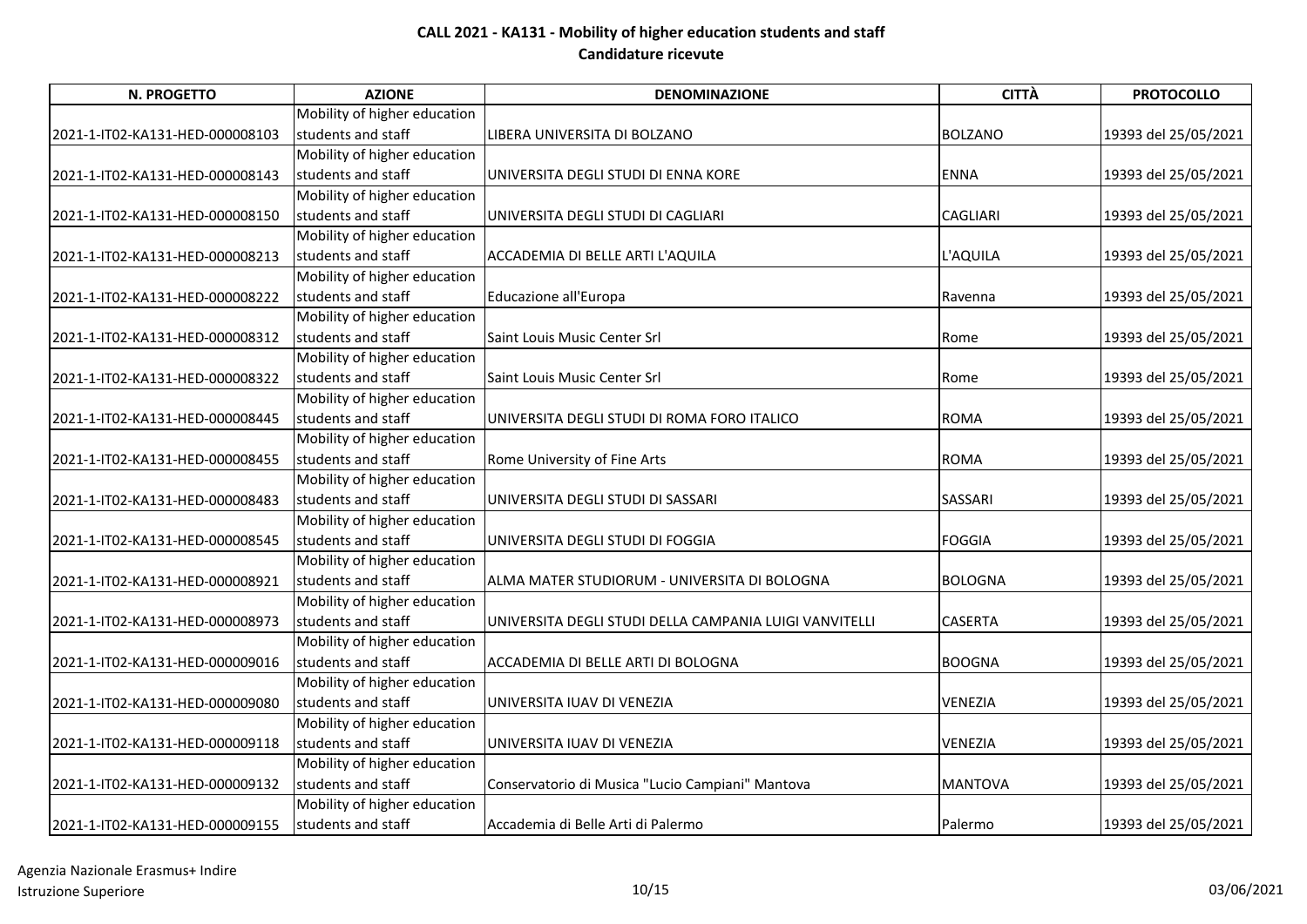| <b>N. PROGETTO</b>              | <b>AZIONE</b>                | <b>DENOMINAZIONE</b>                                                          | <b>CITTÀ</b>         | <b>PROTOCOLLO</b>    |
|---------------------------------|------------------------------|-------------------------------------------------------------------------------|----------------------|----------------------|
|                                 | Mobility of higher education |                                                                               |                      |                      |
| 2021-1-IT02-KA131-HED-000009159 | students and staff           | UNIVERSITA DEGLI STUDI DI ROMA LA SAPIENZA                                    | <b>ROMA</b>          | 19393 del 25/05/2021 |
|                                 | Mobility of higher education |                                                                               |                      |                      |
| 2021-1-IT02-KA131-HED-000009164 | students and staff           | I.T.S. Nuove Tecnologie per il Made in Italy Comparto Moda - Calzatura Padova |                      | 19393 del 25/05/2021 |
|                                 | Mobility of higher education |                                                                               |                      |                      |
| 2021-1-IT02-KA131-HED-000009307 | students and staff           | ACCADEMIA DI BELLE ARTI "MARIO SIRONI"                                        | Sassari              | 19393 del 25/05/2021 |
|                                 | Mobility of higher education |                                                                               |                      |                      |
| 2021-1-IT02-KA131-HED-000009445 | students and staff           | UNIVERSITA DEGLI STUDI DI PADOVA                                              | <b>PADOVA</b>        | 19393 del 25/05/2021 |
|                                 | Mobility of higher education |                                                                               |                      |                      |
| 2021-1-IT02-KA131-HED-000009532 | students and staff           | ISTITUTO FORMAZIONE OPERATORI AZIENDALI                                       | <b>REGGIO EMILIA</b> | 19393 del 25/05/2021 |
|                                 | Mobility of higher education |                                                                               |                      |                      |
| 2021-1-IT02-KA131-HED-000009533 | students and staff           | UNIVERSITA DEGLI STUDI DI BARI ALDO MORO                                      | <b>BARI</b>          | 19393 del 25/05/2021 |
|                                 | Mobility of higher education |                                                                               |                      |                      |
| 2021-1-IT02-KA131-HED-000009545 | students and staff           | Conservatorio di Musica "F. Cilea"                                            | Reggio di Calabria   | 19393 del 25/05/2021 |
|                                 | Mobility of higher education |                                                                               | SAN DOMENICO DI      |                      |
| 2021-1-IT02-KA131-HED-000009588 | students and staff           | FONDAZIONE SCUOLA DI MUSICA DI FIESOLE ONLUS                                  | <b>FIESOLE FI</b>    | 19393 del 25/05/2021 |
|                                 | Mobility of higher education |                                                                               |                      |                      |
| 2021-1-IT02-KA131-HED-000009659 | students and staff           | UNIVERSITA TELEMATICA INTERNAZIONALE-UNINETTUNO                               | <b>ROMA</b>          | 19393 del 25/05/2021 |
|                                 | Mobility of higher education |                                                                               |                      |                      |
| 2021-1-IT02-KA131-HED-000009726 | students and staff           | Accademia di Belle Arti di Bari                                               | Bari                 | 19393 del 25/05/2021 |
|                                 | Mobility of higher education |                                                                               |                      |                      |
| 2021-1-IT02-KA131-HED-000009738 | students and staff           | Conservatorio statale di musica Giacomo Puccini                               | la Spezia            | 19393 del 25/05/2021 |
|                                 | Mobility of higher education |                                                                               |                      |                      |
| 2021-1-IT02-KA131-HED-000009852 | students and staff           | Conservatorio di Musica "Nino Rota"                                           | Monopoli             | 19393 del 25/05/2021 |
|                                 | Mobility of higher education |                                                                               |                      |                      |
| 2021-1-IT02-KA131-HED-000009968 | students and staff           | Conservatorio di Musica G.B.Martini                                           | Bologna              | 19393 del 25/05/2021 |
|                                 | Mobility of higher education |                                                                               |                      |                      |
| 2021-1-IT02-KA131-HED-000010233 | students and staff           | Istituto Tecnico Superiore per le nuove tecnologie della vita                 | Bergamo              | 19393 del 25/05/2021 |
|                                 | Mobility of higher education |                                                                               |                      |                      |
| 2021-1-IT02-KA131-HED-000010249 | students and staff           | UNIVERSITA DEGLI STUDI INTERNAZIONALI DI ROMA                                 | <b>ROMA</b>          | 19393 del 25/05/2021 |
|                                 | Mobility of higher education |                                                                               |                      |                      |
| 2021-1-IT02-KA131-HED-000010285 | students and staff           | donneperroma                                                                  | Rome                 | 19393 del 25/05/2021 |
|                                 | Mobility of higher education | Istituto Tecnico Superiore Angelo Rizzoli per le Tecnologie                   |                      |                      |
| 2021-1-IT02-KA131-HED-000010330 | students and staff           | dell'Informazione e della Comunicazione                                       | Milano               | 19393 del 25/05/2021 |
|                                 | Mobility of higher education |                                                                               |                      |                      |
| 2021-1-IT02-KA131-HED-000010346 | students and staff           | UNIVERSITA DEGLI STUDI DI MODENA E REGGIO EMILIA                              | <b>MODENA</b>        | 19393 del 25/05/2021 |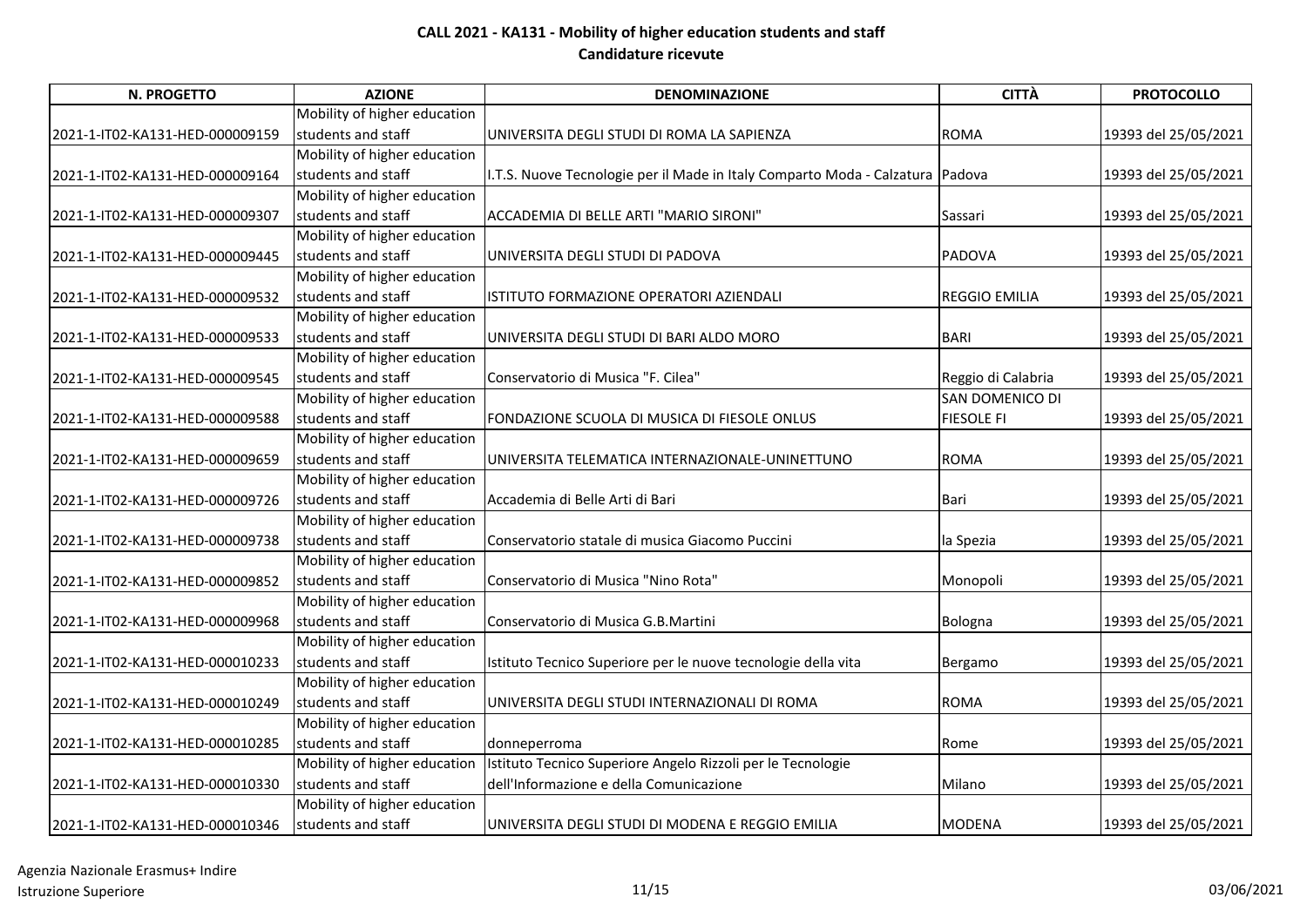| N. PROGETTO                     | <b>AZIONE</b>                | <b>DENOMINAZIONE</b>                                                | <b>CITTÀ</b>     | <b>PROTOCOLLO</b>    |
|---------------------------------|------------------------------|---------------------------------------------------------------------|------------------|----------------------|
|                                 | Mobility of higher education |                                                                     |                  |                      |
| 2021-1-IT02-KA131-HED-000010353 | students and staff           | UNIVERSITA' CARLO CATTANEO - LIUC                                   | CASTELLANZA      | 19393 del 25/05/2021 |
|                                 | Mobility of higher education |                                                                     |                  |                      |
| 2021-1-IT02-KA131-HED-000010473 | students and staff           | Istituto di Cultura Pantheon S.r.l.                                 | <b>ROMA</b>      | 19393 del 25/05/2021 |
|                                 | Mobility of higher education | FONDAZIONE ISTITUTO TECNICO SUPERIORE PER TECNOLOGIE                |                  |                      |
| 2021-1-IT02-KA131-HED-000010509 | students and staff           | INNOVATIVE PER I BENI E LE ATTIVITÀ CULTURALI E TURISTICHE          | <b>NAPOLI</b>    | 19393 del 25/05/2021 |
|                                 | Mobility of higher education |                                                                     |                  |                      |
| 2021-1-IT02-KA131-HED-000010555 | students and staff           | Istituto Superiore di Studi Musicali "L.Boccherini"                 | Lucca            | 19393 del 25/05/2021 |
|                                 | Mobility of higher education |                                                                     |                  |                      |
| 2021-1-IT02-KA131-HED-000010566 | students and staff           | Associazione Polidea                                                | Cosenza          | 19393 del 25/05/2021 |
|                                 | Mobility of higher education |                                                                     |                  |                      |
| 2021-1-IT02-KA131-HED-000010622 | students and staff           | UNIVERSITA DEGLI STUDI DI TERAMO                                    | <b>TERAMO</b>    | 19393 del 25/05/2021 |
|                                 | Mobility of higher education |                                                                     |                  |                      |
| 2021-1-IT02-KA131-HED-000010643 | students and staff           | UNIVERSITA DEGLI STUDI DI MESSINA                                   | <b>MESSINA</b>   | 19393 del 25/05/2021 |
|                                 | Mobility of higher education |                                                                     |                  |                      |
| 2021-1-IT02-KA131-HED-000010649 | students and staff           | Istituto Statale Superiore di Studi Musicali e Coreutici "G. Braga" | Teramo           | 19393 del 25/05/2021 |
|                                 | Mobility of higher education |                                                                     |                  |                      |
| 2021-1-IT02-KA131-HED-000010661 | students and staff           | POLITECNICO DI BARI                                                 | <b>BARI</b>      | 19393 del 25/05/2021 |
|                                 | Mobility of higher education |                                                                     |                  |                      |
| 2021-1-IT02-KA131-HED-000010666 | students and staff           | Università degli Studi di Roma "Unitelma Sapienza"                  | Rome             | 19393 del 25/05/2021 |
|                                 |                              | FONDAZIONE ISTITUTO TECNICO SUPERIORE PER LE NUOVE                  |                  |                      |
|                                 | Mobility of higher education | TECNOLOGIE PER IL MADE IN ITALY LA FILIERA AGROALIMENTARE:          |                  |                      |
| 2021-1-IT02-KA131-HED-000010701 | students and staff           | RISORSA PER LO SVILUPPO DELLA LOMBARDIA                             | Lodi             | 19393 del 25/05/2021 |
|                                 | Mobility of higher education |                                                                     |                  |                      |
| 2021-1-IT02-KA131-HED-000010719 | students and staff           | Accademia Nazionale d'Arte Drammatica "Silvio d'Amico"              | Roma             | 19393 del 25/05/2021 |
|                                 | Mobility of higher education |                                                                     |                  |                      |
| 2021-1-IT02-KA131-HED-000010765 | students and staff           | I.T.S. Umbria Made in Italy-Innovazione, Tecnologia e Sviluppo      | Perugia          | 19393 del 25/05/2021 |
|                                 | Mobility of higher education |                                                                     |                  |                      |
| 2021-1-IT02-KA131-HED-000010892 | students and staff           | Conservatorio di Musica "G. P. da Palestrina"                       | Cagliari         | 19393 del 25/05/2021 |
|                                 | Mobility of higher education |                                                                     |                  |                      |
| 2021-1-IT02-KA131-HED-000010965 | students and staff           | ISTITUTO TECNICO SUPERIORE DEL TURISMO E DELL'OSPITALITA            | <b>CERNOBBIO</b> | 19393 del 25/05/2021 |
|                                 | Mobility of higher education |                                                                     |                  |                      |
| 2021-1-IT02-KA131-HED-000010969 | students and staff           | MINE VAGANTI NGO                                                    | <b>SASSARI</b>   | 19393 del 25/05/2021 |
|                                 | Mobility of higher education |                                                                     |                  |                      |
| 2021-1-IT02-KA131-HED-000011072 | students and staff           | Conservatorio Statale di Musica Domenico Cimarosa di Avellino       | <b>AVELLINO</b>  | 19393 del 25/05/2021 |
|                                 | Mobility of higher education |                                                                     |                  |                      |
| 2021-1-IT02-KA131-HED-000011095 | students and staff           | Conservatorio di Musica "A. Vivaldi"                                | Alessandria      | 19393 del 25/05/2021 |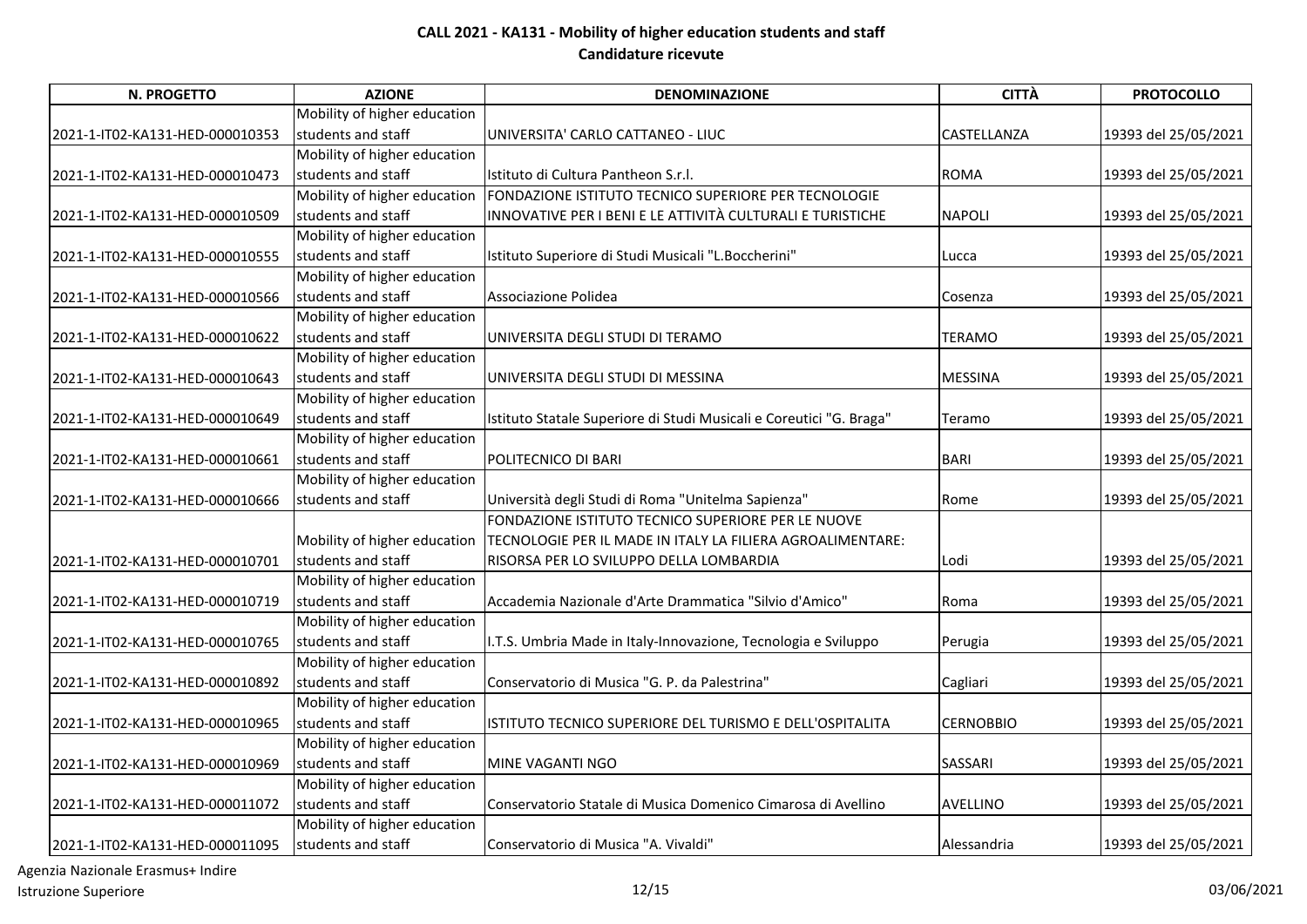| <b>N. PROGETTO</b>              | <b>AZIONE</b>                | <b>DENOMINAZIONE</b>                                       | <b>CITTÀ</b>    | <b>PROTOCOLLO</b>    |
|---------------------------------|------------------------------|------------------------------------------------------------|-----------------|----------------------|
|                                 | Mobility of higher education |                                                            |                 |                      |
| 2021-1-IT02-KA131-HED-000011153 | students and staff           | UNIVERSITA DEGLI STUDI DI BRESCIA                          | <b>BRESCIA</b>  | 19393 del 25/05/2021 |
|                                 | Mobility of higher education |                                                            |                 |                      |
| 2021-1-IT02-KA131-HED-000011182 | students and staff           | UNIVERSITA DEGLI STUDI DI NAPOLI L'ORIENTALE               | naples          | 19393 del 25/05/2021 |
|                                 | Mobility of higher education |                                                            |                 |                      |
| 2021-1-IT02-KA131-HED-000011186 | students and staff           | CONSERVATORIO DI MUSICA "SANTA CECILIA"                    | <b>ROMA</b>     | 19393 del 25/05/2021 |
|                                 | Mobility of higher education |                                                            |                 |                      |
| 2021-1-IT02-KA131-HED-000011197 | students and staff           | Istituto Musicale Pareggiato della Valle d'Aosta           | Aosta           | 19393 del 25/05/2021 |
|                                 | Mobility of higher education |                                                            |                 |                      |
| 2021-1-IT02-KA131-HED-000011202 | students and staff           | <b>SEND</b>                                                | PALERMO         | 19393 del 25/05/2021 |
|                                 | Mobility of higher education |                                                            |                 |                      |
| 2021-1-IT02-KA131-HED-000011216 | students and staff           | Conservatorio di Como                                      | Como            | 19393 del 25/05/2021 |
|                                 | Mobility of higher education |                                                            |                 |                      |
| 2021-1-IT02-KA131-HED-000011219 | students and staff           | Fondazione ITS Nuove Tecnologie per il made in Italy       | Udine           | 19393 del 25/05/2021 |
|                                 | Mobility of higher education |                                                            |                 |                      |
| 2021-1-IT02-KA131-HED-000011227 | students and staff           | UNIVERSITA DEGLI STUDI GUGLIELMO MARCONI - TELEMATICA      | <b>ROMA</b>     | 19393 del 25/05/2021 |
|                                 | Mobility of higher education | Fondazione ITS per le tecnologie dell'informazione e della |                 |                      |
| 2021-1-IT02-KA131-HED-000011241 | students and staff           | comunicazione                                              | Turin           | 19393 del 25/05/2021 |
|                                 | Mobility of higher education |                                                            |                 |                      |
| 2021-1-IT02-KA131-HED-000011245 | students and staff           | CONSERVATORIO STATALE DI MUSICA "G.B. PERGOLESI" - FERMO   | Fermo           | 19393 del 25/05/2021 |
|                                 | Mobility of higher education |                                                            |                 |                      |
| 2021-1-IT02-KA131-HED-000011267 | students and staff           | UNIVERSITA DEGLI STUDI DI PARMA                            | PARMA           | 19393 del 25/05/2021 |
|                                 | Mobility of higher education |                                                            |                 |                      |
| 2021-1-IT02-KA131-HED-000011269 | students and staff           | Istituto Universitario di Studi Superiori di Pavia         | <b>PAVIA</b>    | 19393 del 25/05/2021 |
|                                 | Mobility of higher education |                                                            |                 |                      |
| 2021-1-IT02-KA131-HED-000011333 | students and staff           | Accademia di Belle Arti di Urbino                          | Urbino          | 19393 del 25/05/2021 |
|                                 | Mobility of higher education |                                                            |                 |                      |
| 2021-1-IT02-KA131-HED-000011368 | students and staff           | Istituto Superiore per le Industrie Artistiche             | Florence        | 19393 del 25/05/2021 |
|                                 | Mobility of higher education |                                                            |                 |                      |
| 2021-1-IT02-KA131-HED-000011373 | students and staff           | ACCADEMIA NAZIONALE DI DANZA                               | <b>ROMA</b>     | 19393 del 25/05/2021 |
|                                 | Mobility of higher education |                                                            |                 |                      |
| 2021-1-IT02-KA131-HED-000011389 | students and staff           | Accademia Abadir (ente gestore R.AR.A. SRL)                | <b>CATANIA</b>  | 19393 del 25/05/2021 |
|                                 | Mobility of higher education |                                                            |                 |                      |
| 2021-1-IT02-KA131-HED-000011414 | students and staff           | Accademia di Belle Arti di Firenze                         | <b>FLORENCE</b> | 19393 del 25/05/2021 |
|                                 | Mobility of higher education |                                                            |                 |                      |
| 2021-1-IT02-KA131-HED-000011581 | students and staff           | POLITECNICO DI MILANO                                      | <b>MILANO</b>   | 19393 del 25/05/2021 |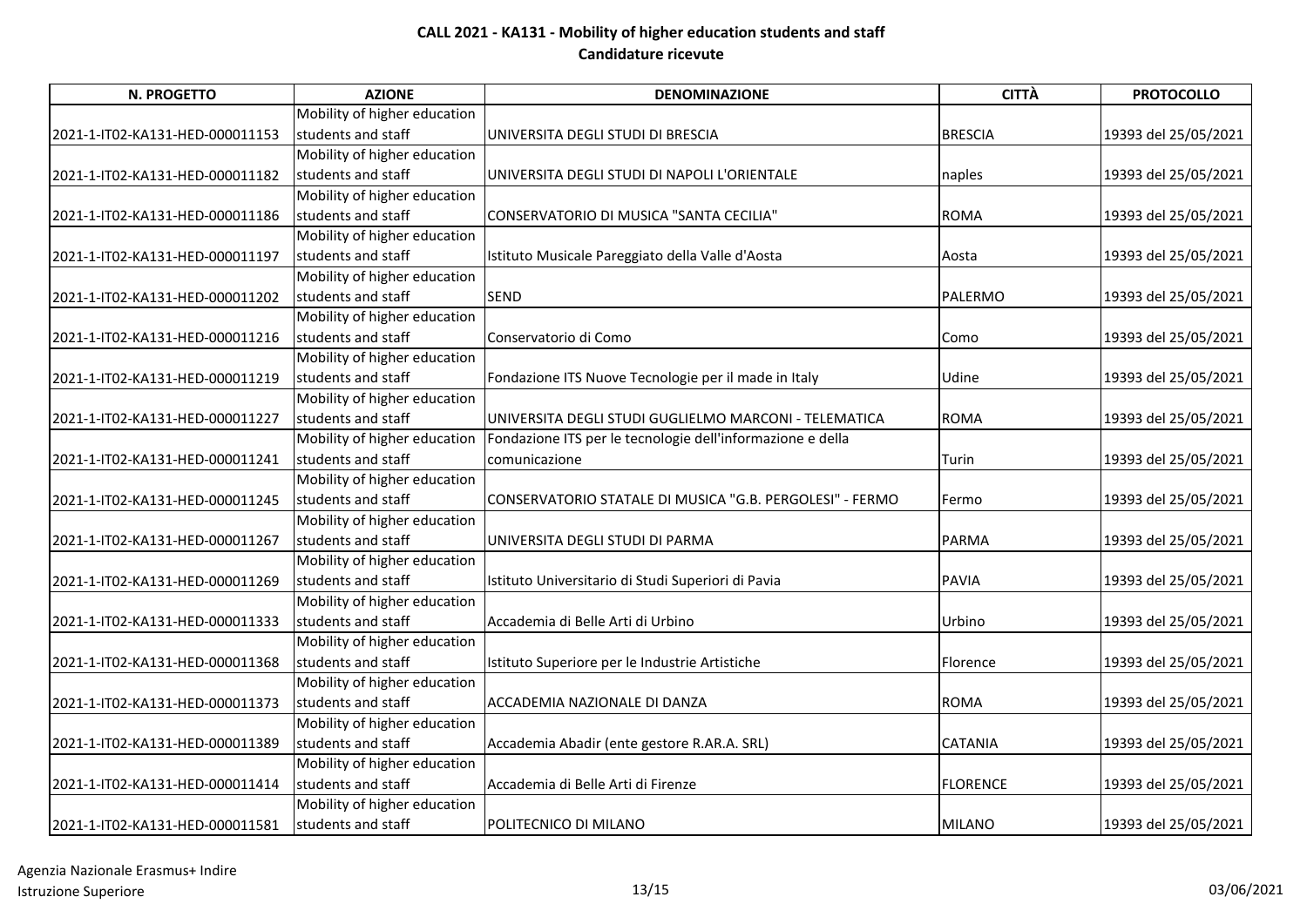| N. PROGETTO                     | <b>AZIONE</b>                | <b>DENOMINAZIONE</b>                                                   | <b>CITTÀ</b>                               | <b>PROTOCOLLO</b>    |
|---------------------------------|------------------------------|------------------------------------------------------------------------|--------------------------------------------|----------------------|
|                                 | Mobility of higher education |                                                                        |                                            |                      |
| 2021-1-IT02-KA131-HED-000011599 | students and staff           | UNIVERSITA DELLA VALLE D'AOSTA                                         | <b>AOSTA</b>                               | 19393 del 25/05/2021 |
|                                 | Mobility of higher education |                                                                        |                                            |                      |
| 2021-1-IT02-KA131-HED-000011613 | students and staff           | Conservatorio di musica "F.A. Bonporti" di Trento                      | Trento                                     | 20695 del 03/06/2021 |
|                                 | Mobility of higher education |                                                                        |                                            |                      |
| 2021-1-IT02-KA131-HED-000011659 | students and staff           | LIBERA UNIVERSITA DI LINGUE E COMUNICAZIONE                            | <b>MILANO</b>                              | 19393 del 25/05/2021 |
|                                 | Mobility of higher education |                                                                        |                                            |                      |
| 2021-1-IT02-KA131-HED-000011668 | students and staff           | EuGen - European Generation                                            | roma                                       | 19393 del 25/05/2021 |
|                                 | Mobility of higher education |                                                                        |                                            |                      |
| 2021-1-IT02-KA131-HED-000011780 | students and staff           | Universita' degli Studi di Urbino Carlo Bo                             | <b>URBINO</b>                              | 19393 del 25/05/2021 |
|                                 | Mobility of higher education |                                                                        |                                            |                      |
| 2021-1-IT02-KA131-HED-000011818 | students and staff           | UNIVERSITA DEGLI STUDI MEDITERRANEA DI REGGIO CALABRIA                 | <b>REGGIO CALABRIA</b>                     | 19393 del 25/05/2021 |
|                                 | Mobility of higher education |                                                                        |                                            |                      |
| 2021-1-IT02-KA131-HED-000011849 | students and staff           | Istituto Tecnico Superiore Fondazione MITA                             | Scandicci                                  | 19393 del 25/05/2021 |
|                                 | Mobility of higher education |                                                                        |                                            |                      |
| 2021-1-IT02-KA131-HED-000011867 | students and staff           | ISTITUTO TECNICO SUPERIORE AGROALIMENTARE PER IL PIEMONTE              | Cuneo                                      | 19393 del 25/05/2021 |
|                                 | Mobility of higher education |                                                                        |                                            |                      |
| 2021-1-IT02-KA131-HED-000011877 | students and staff           | Fondazione di partecipazione Istituto Tecnico Superiore Sardegna       | Macomer                                    | 19393 del 25/05/2021 |
|                                 | Mobility of higher education |                                                                        |                                            |                      |
| 2021-1-IT02-KA131-HED-000011924 | students and staff           | LINK CAMPUS UNIVERSITY                                                 | <b>ROMA</b>                                | 19393 del 25/05/2021 |
|                                 | Mobility of higher education |                                                                        |                                            |                      |
| 2021-1-IT02-KA131-HED-000012064 | students and staff           | UNIVERSITA DELLA CALABRIA                                              | ARCAVACATA DI RENDE 19393 del 25/05/2021   |                      |
|                                 | Mobility of higher education |                                                                        |                                            |                      |
| 2021-1-IT02-KA131-HED-000012256 | students and staff           | Conservatorio di Musica di Stato "Antonio Scontrino" - Trapani         | Trapani                                    | 19393 del 25/05/2021 |
|                                 | Mobility of higher education |                                                                        |                                            |                      |
| 2021-1-IT02-KA131-HED-000012463 | students and staff           | UNIVERSITA DELLA CALABRIA                                              | ARCAVACATA DI RENDE   19393 del 25/05/2021 |                      |
|                                 | Mobility of higher education |                                                                        |                                            |                      |
| 2021-1-IT02-KA131-HED-000012742 | students and staff           | UNIVERSITA DEGLI STUDI DI CASSINO E DEL LAZIO MERIDIONALE              | <b>CASSINO</b>                             | 19393 del 25/05/2021 |
|                                 | Mobility of higher education |                                                                        |                                            |                      |
| 2021-1-IT02-KA131-HED-000012760 | students and staff           | Fondazione Istituto Tecnico Superiore Turismo e Attività Culturali     | Torino                                     | 19393 del 25/05/2021 |
|                                 | Mobility of higher education |                                                                        |                                            |                      |
| 2021-1-IT02-KA131-HED-000012776 | students and staff           | Fondazione ITS MO.SO.S                                                 | Cagliari                                   | 19393 del 25/05/2021 |
|                                 | Mobility of higher education |                                                                        |                                            |                      |
| 2021-1-IT02-KA131-HED-000012821 | students and staff           | Accademia di Belle Arti di Frosinone                                   | Frosinone                                  | 19393 del 25/05/2021 |
|                                 |                              |                                                                        |                                            |                      |
|                                 | Mobility of higher education | Fondazione ITS Istituto Tecnico Superiore Area Nuove Tecnologie per il |                                            |                      |
| 2021-1-IT02-KA131-HED-000018684 | students and staff           | Made in Italy Sistema Alimentare Settore Produzioni Agroalimentari     | Locorotondo                                | 19393 del 25/05/2021 |